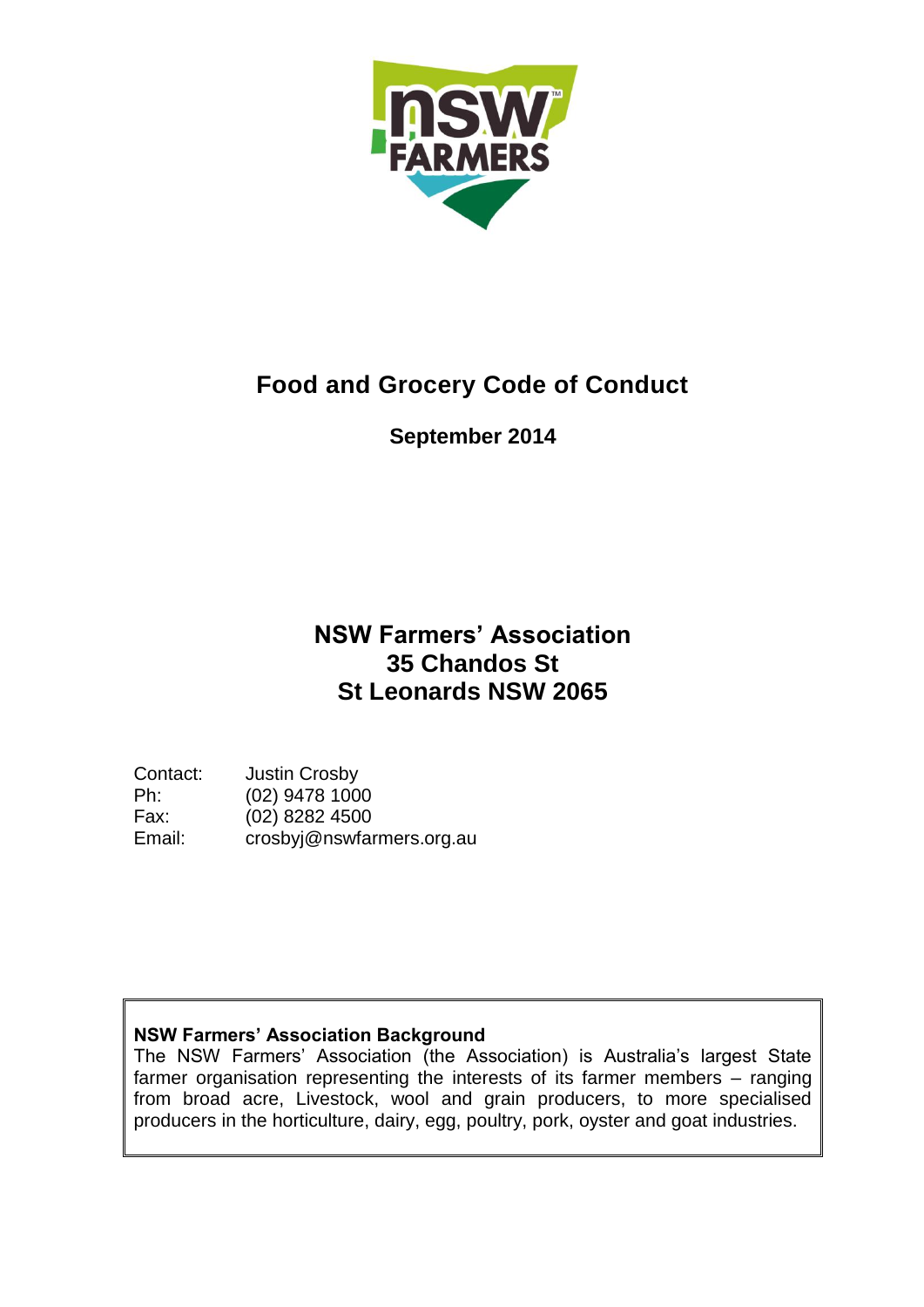

### *Submission to Food and Grocery Code of Conduct*

## TABLE OF CONTENTS

| Question 6: Should the supply of alcohol be included within the scope of the |  |
|------------------------------------------------------------------------------|--|
|                                                                              |  |
|                                                                              |  |
|                                                                              |  |
|                                                                              |  |
| Questions 16-21: Dispute Resolution and Enforcement  16                      |  |
|                                                                              |  |
|                                                                              |  |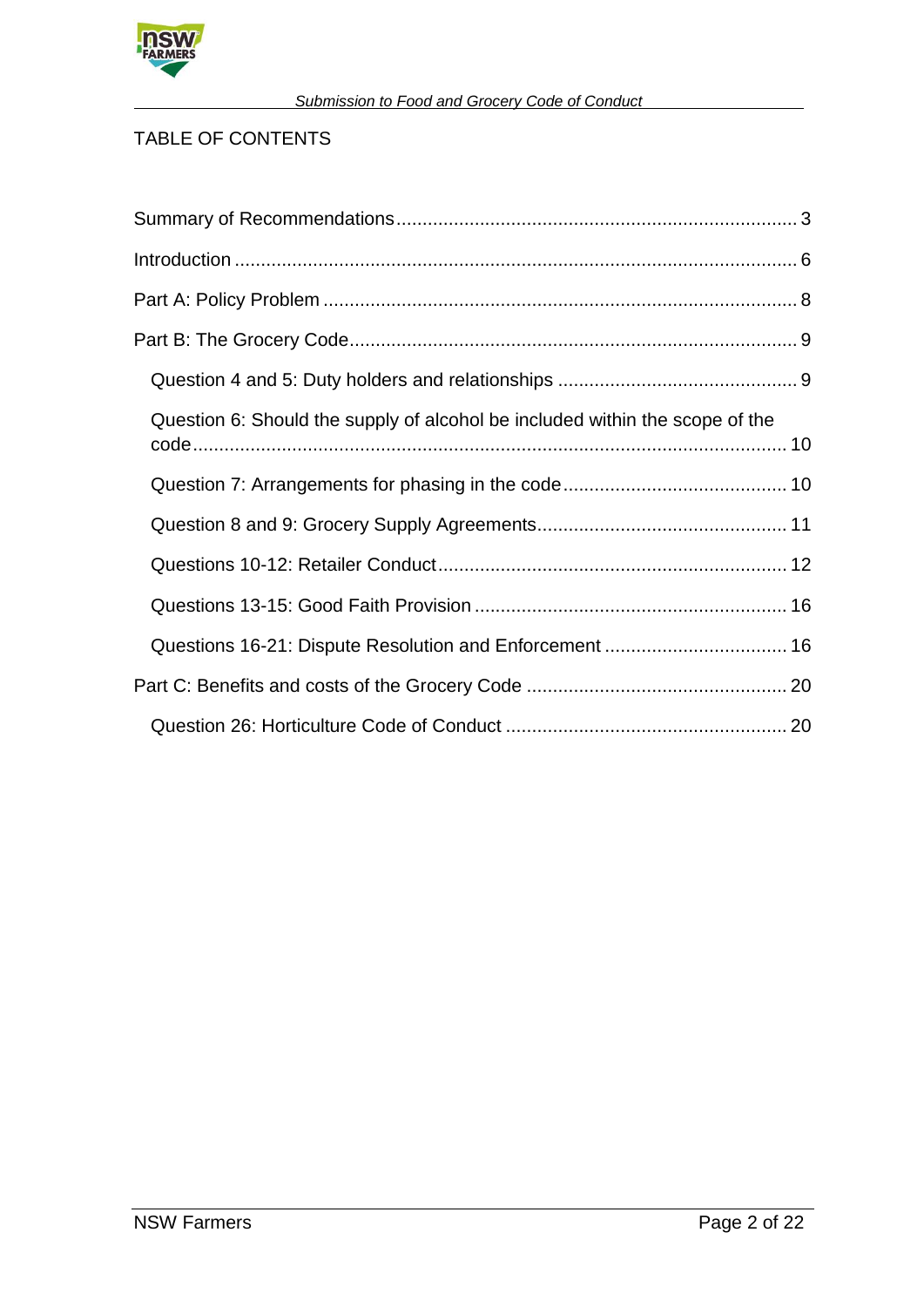

## **Summary of Recommendations**

#### *NSW Farmers believes:*

- *That the market concentration within Australia's retail supermarket sector has resulted in excessive market power being held by the major supermarkets.*
- *That the market power held by supermarkets has enabled the use of unfair terms and practices in the procurement of food and groceries by Australia's major supermarkets to the detriment of competition in upstream markets.*
- *That a mandatory code is the preferred method of the agriculture industry to provide a counter veiling influence on the market power of the major supermarkets, particularly with reference to their relationship with suppliers.*
- *If an opt in prescribed code is adopted by Government to regulate the relationship between retailers and suppliers, it should be reviewed to ensure that strategic avoidance or withdrawal from the code is not exercised by retailers to undertake unfair and anti-competitive dealings with suppliers.*
- *That other behaviour of the major supermarkets negatively impacts on the ability of upstream markets to distribute value fairly and that competition policy should be amended in accordance with the recommendations made by the NFF to the Competition Policy Review.*

#### *NSW Farmers believes:*

- *The consultation paper has accurately captured the concerns of the agriculture industry with regard to impact of the market power held by the major supermarkets on their direct relationships with suppliers, including farmers, and the flow on effects to farmers providing produce to food processors or wholesalers who in turn supply the major supermarkets.*
- *That it is appropriate for Government to intervene in the relationship between retailers and suppliers to bring about fair and commercial outcomes that would occur in a market where participants both exercised reasonable market power.*

### *NSW Farmers believes:*

- *that a mandatory code of conduct with a broader scope than proposed within the Grocery Code would be better suited to manage the market power exercised by supermarkets.*
- *that if the Grocery Code is to be gazetted as proposes the definition of retailer within the code is appropriate.*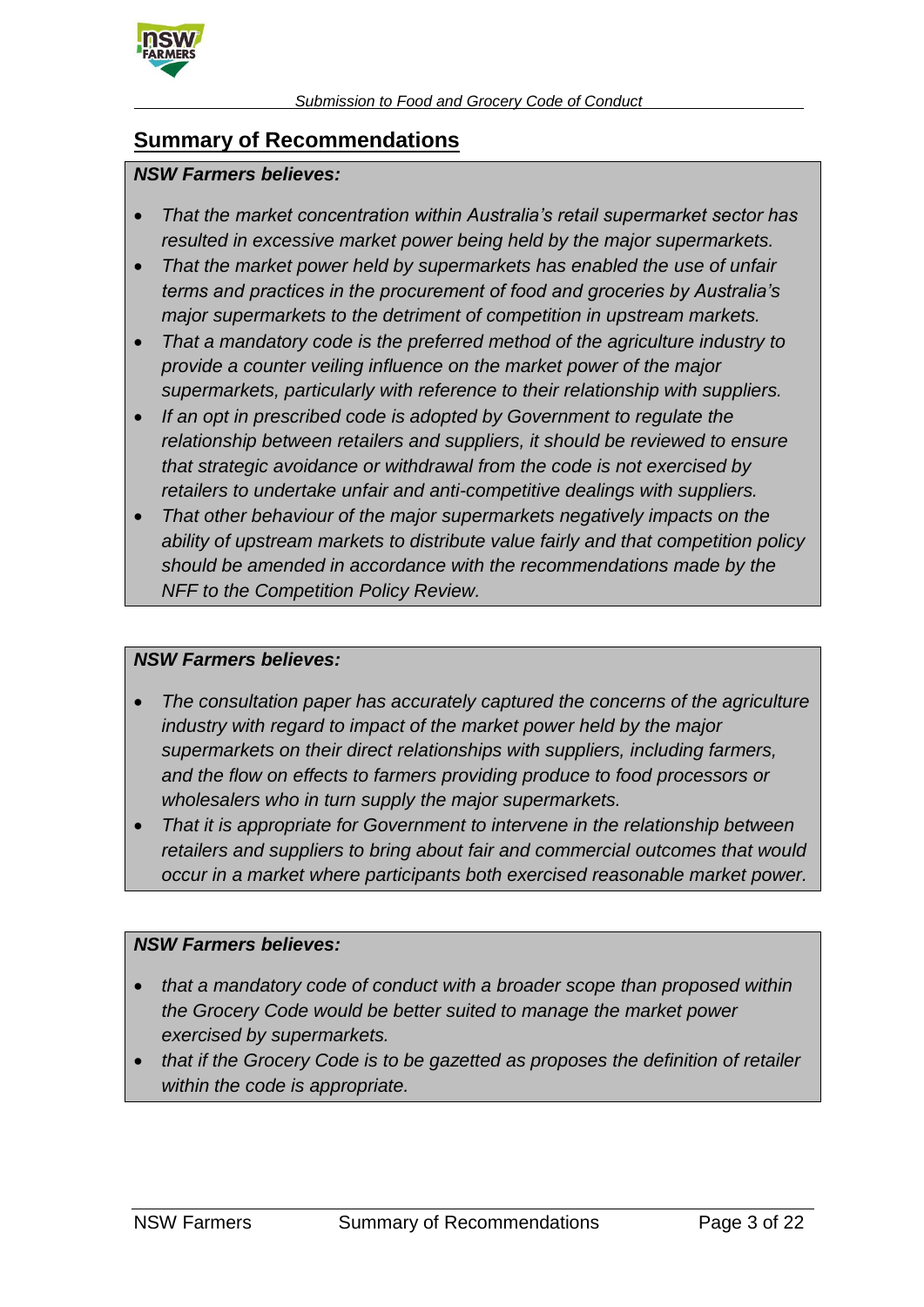

#### *NSW Farmers believes:*

- *The consultation paper has accurately captured the concerns of the agriculture industry with regard to impact of the market power held by the major supermarkets on their direct relationships with suppliers, including farmers, and the flow on effects to farmers providing produce to food processors or wholesalers who in turn supply the major supermarkets.*
- *That it is appropriate for Government to intervene in the relationship between retailers and suppliers to bring about fair and commercial outcomes that would occur in a market where participants both exercised reasonable market power.*

#### *NSW Farmers believes:*

- *that a mandatory code of conduct with a broader scope than proposed within the Grocery Code would be better suited to manage the market power exercised by supermarkets.*
- *that if the Grocery Code is to be gazetted as proposes the definition of retailer within the code is appropriate.*

#### *NSW Farmers believes:*

that the code should cover the supply arrangements of alcohol to retailers.

#### *NSW Farmers believes*

 that the arrangements for phasing the code's requirements into grocery supply agreements are appropriate.

#### *NSW Farmers believes:*

- *that the requirements for grocery supply agreements proposed within Part 2 of the Grocery Code are appropriate.*
- *that the requirements for the Grocery Code should be supplemented by a written provision informing suppliers of their right to bring disputes under the code.*
- *scrutiny is required under the code to ensure that where the code continues to allow unilateral and retrospective variations it does not perpetuate unfair trading conditions for suppliers*
- *greater scrutiny is required for retrospective variation compared to unilateral variations.*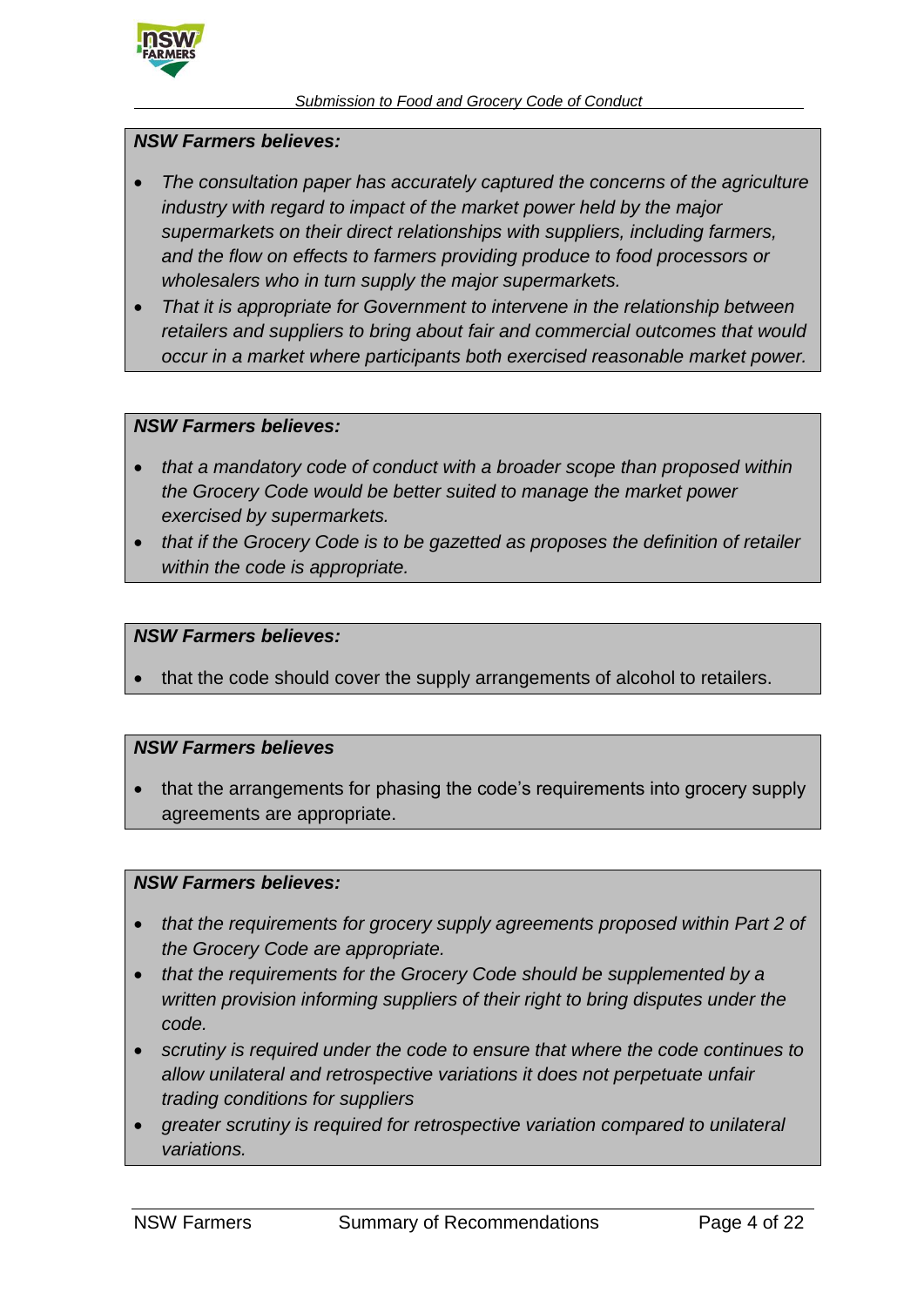

#### *NSW Farmers believes:*

- *the proposal for the code to provide exemptions to behaviour prohibited by Part 3 carries a risk that retailers will still be able to engage in the proscribed conduct.*
- *scrutiny should be placed on how the exemptions to prohibited conduct are utilised by retailers to determine whether the code has led to changed behaviour in line with the Grocery Code's objectives.*

#### *NSW Farmers believes:*

 *the provisions regulating the rejection of fresh produce within the code should be harmonised with the rejection provisions within the Horticulture Code.*

#### *NSW Farmers believes:*

 *the inclusion of a broad duty on retailers to deal lawfully and in good faith is an important protection that may successfully mitigate concerns surrounding the exemptions to prohibited conduct provided within the Grocery Code.*

#### *NSW Farmers believes:*

- *that a robust compliance and enforcement process within the Grocery Code is important to developing meaningful dispute resolution procedures*
- *that common dispute resolution procedures should be developed for the Horticulture Code and the Grocery Code when the dispute involves horticultural produce.*

#### *NSW Farmers believe:*

- *that the Grocery Code should be enforceable by the ACCC.*
- *that modern compliance mechanisms, including pecuniary penalties, infringement notices and audit powers should be available to the ACCC in its enforcement of the Grocery Code.*

#### *NSW Farmers believes:*

 *that the Horticulture Code should be maintained as a mandatory code of conduct if the Grocery Code is prescribed as a voluntary code of conduct*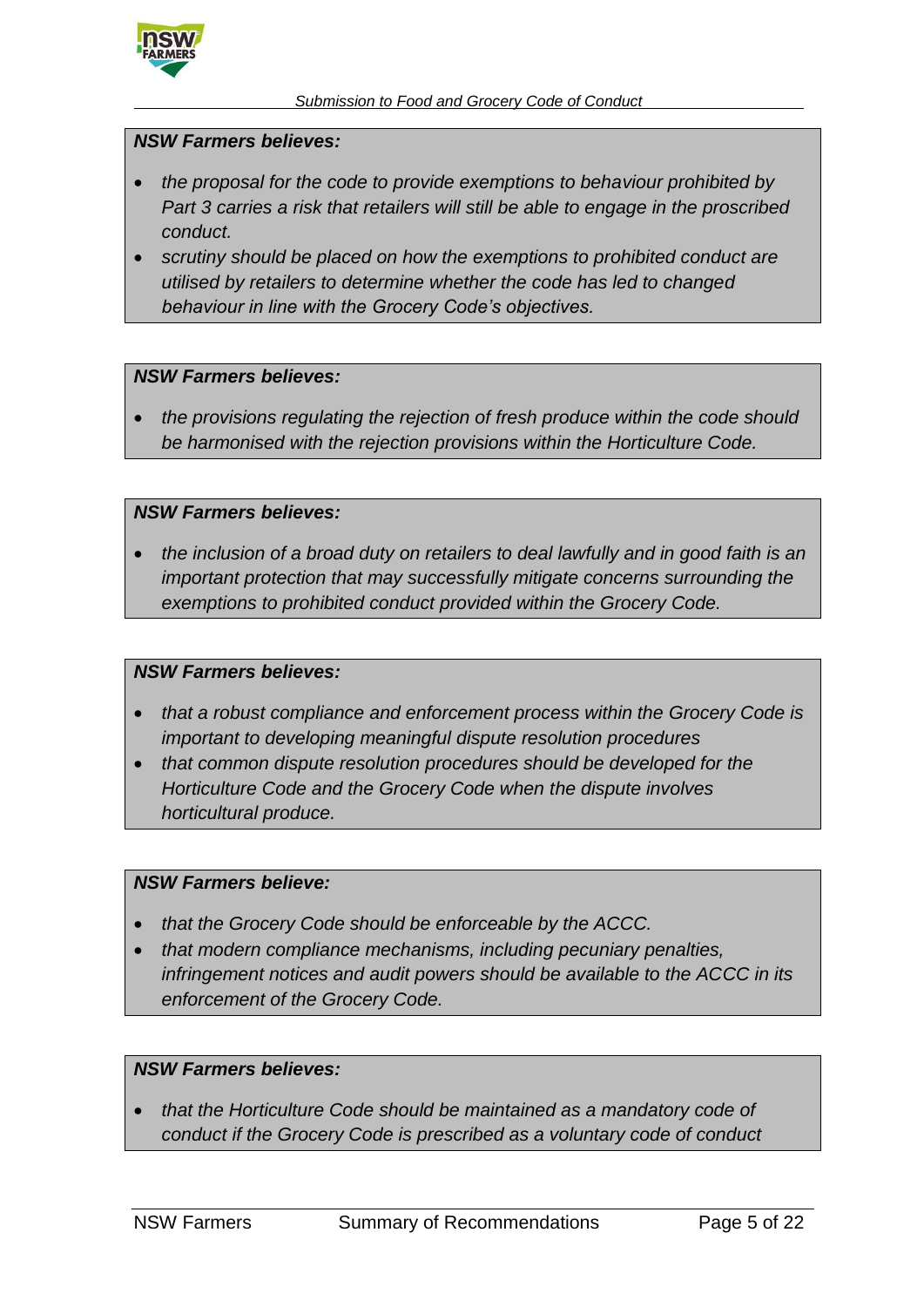

## **Introduction**

NSW Farmers is Australia's largest state farming organisation representing the interests of the majority of commercial farm operations throughout the farming community in NSW. Through its commercial, policy and apolitical lobbying activities it provides a powerful and positive link between farmers, the Government and the general public.

NSW Farmers is the key state representative body for both intensive and extensive industries ranging from broad acre, meat, wool and grain producers, to more specialised producers in the horticulture, dairy, poultry meat, egg, pork, oyster and goat industries. NSW Farmers also represents the interests of rural and regional communities and the important issues associated with natural resource management.

NSW Farmers welcomes the opportunity to provide comment to the Food and Grocery Code of Conduct (Grocery Code) consultation paper. NSW Farmers' members hold a growing concern over the implications of the market concentration in the food and grocery sector. In particular the growing gap between the farm gate value of food and the price paid by consumers at the supermarket indicates that the capture of value in the food supply chain is dominated by the major participants in the supermarket trade.

In response to these concerns NSW Farmers supports a mandatory code for supermarkets that has a broader remit that presently proposed by the proponents of the opt-in Grocery Code; however seeks to make comment on the contents of the code to assist the Federal Government in its consideration of the suitability of the code's provisions in regulating the retailer – supplier relationship to protect primary producers who are either direct suppliers, or alternatively supply food processors and wholesalers who in turn supply retailers.

In making these comments with regard to the proposed opt-in code, NSW Farmers notes that once prescribed the ACCC will have the capacity to enforce compliance against the code by signatories to the code. Therefore, dependent on adequate voluntary participation in the code and the suitability of the provisions, prescribing the code is a welcome step in restraining the use of market power with regard to costs and risks faced by suppliers caused by unfair practices that these retailers are able to undertake. Specifically the unfair behaviours that the code seeks to address include:

- the assignment of risk of shrinkage and waste to suppliers;
- the threat of delisting or poor placement of products in turn for rebates and other payments;
- use of market power to reject produce
- to require changes to the supply chain procedures of grocery suppliers;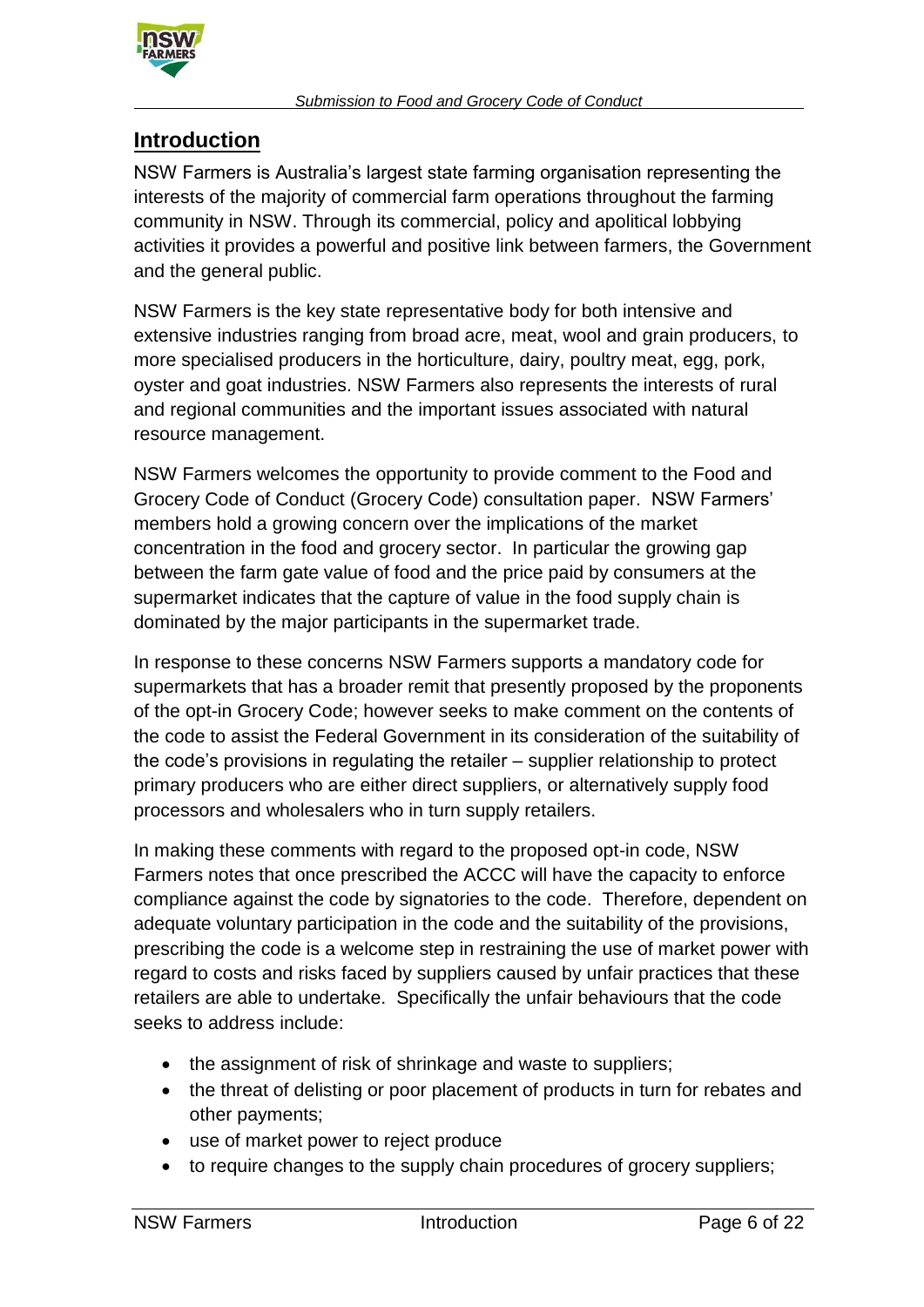

• the unilateral and retrospective variation of supply agreements;

As outlined above, crucial to the regulation of these aspects being undertaken in a matter that is satisfactory to the farming industry is ensuring that the code is adopted by an adequate proportion of retailers to ensure that market players do not strategically avoid opting into the code in order to obtain benefits not open to code signatories. NSW Farmers recommends to Government that it reviews code membership to determine if strategic avoidance is being undertaken, and if so mandate the code.

Additionally it is important to note that due to the high market concentration in the supermarket sector that the concerns of the behaviour of the major supermarkets are not limited to the aspects to be regulated by the code. This includes issues such as misuse of market power, unconscionable conduct and the use of unfair contract terms that are not provided for within the code.

With regard to the other mischief identified, NSW Farmers supports the National Farmers' Federation's (NFF) submission to the Federal Government's Competition Policy Review which provides specific recommendation with regard to these three important competition policy issues. Further, NSW Farmers seeks to emphasise its support for the proposal within the NFF's submission to the National Competition Review for the establishment of a Perishable Goods Commissioner. This would ensure that enforcement agencies possess the specific experience and skills required to appropriately monitor and enforce competition law in the markets for agricultural produce to ensure that the market power of supermarkets does not negatively impact on upstream markets.

### *NSW Farmers believes:*

- *That the market concentration within Australia's retail supermarket sector has resulted in excessive market power being held by the major supermarkets.*
- *That the market power held by supermarkets has enabled the use of unfair terms and practices in the procurement of food and groceries by Australia's major supermarkets to the detriment of competition in upstream markets.*
- *That a mandatory code is the preferred method of the agriculture industry to provide a counter veiling influence on the market power of the major supermarkets, particularly with reference to their relationship with suppliers.*
- *If an opt in prescribed code is adopted by Government to regulate the relationship between retailers and suppliers, it should be reviewed to ensure that strategic avoidance or withdrawal from the code is not exercised by retailers to undertake unfair and anti-competitive dealings with suppliers.*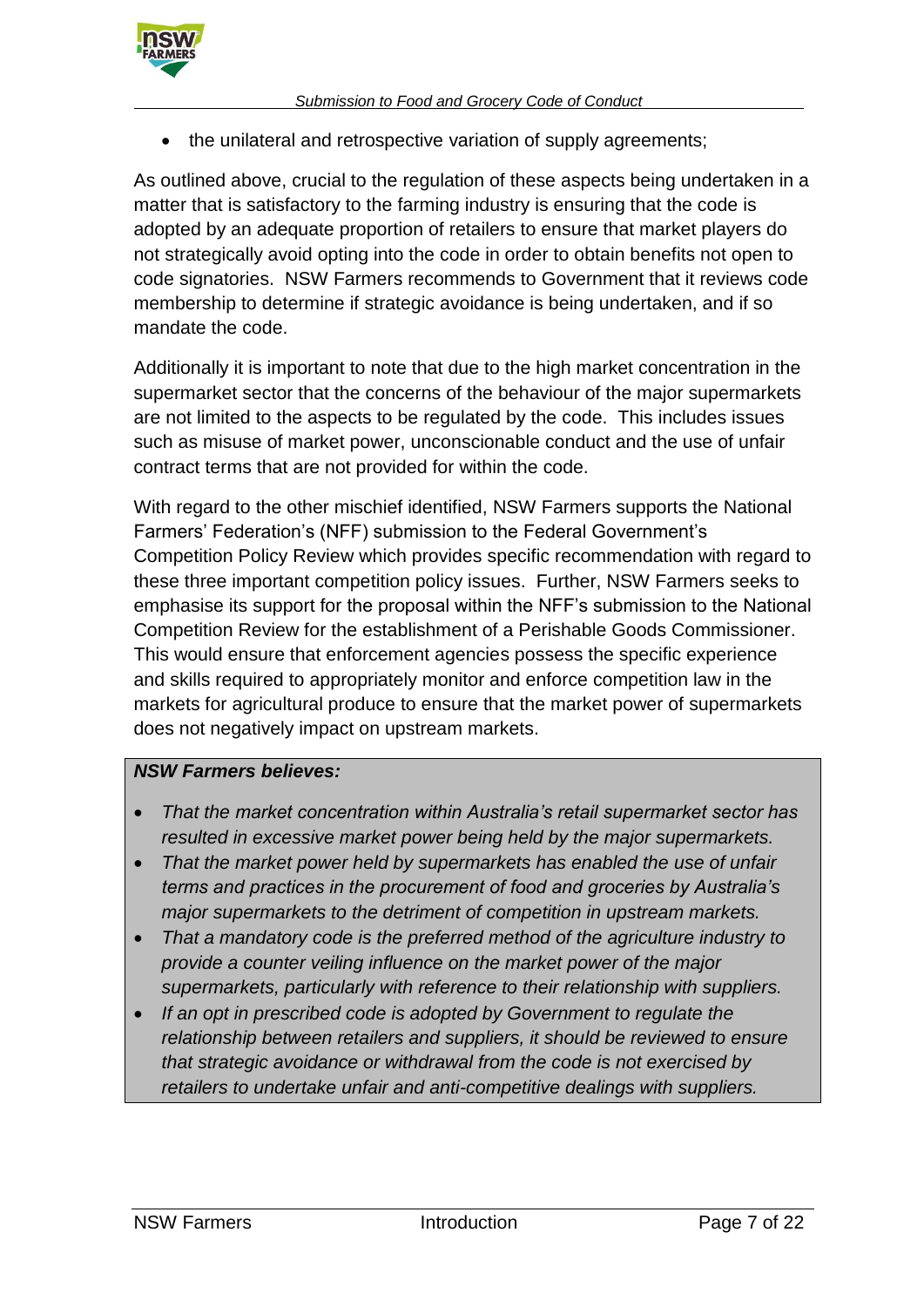

*Submission to Food and Grocery Code of Conduct*

 *That other behaviour of the major supermarkets negatively impacts on the ability of upstream markets to distribute value fairly and that competition policy should be amended in accordance with the recommendations made by the NFF to the Competition Policy Review.*

# **Part A: Policy Problem**

NSW Farmers agrees with the concerns outlined by the consultation paper regarding the distortions that exist within the Australian food and grocery sector. Australia is unique in which two dominant participants, Coles and Woolworths, have control of the majority of the market share in this sector. As a result, producers of fresh produce and food processors are heavily reliant on these supermarkets, as the 'gatekeeper... to the consumer', in the implementation of national distribution strategies.<sup>1</sup>

The market power associated with this dynamic has given rise to behaviour in which suppliers are faced with pressure to agree to unfair trading terms, often in the form of retrospective or unilateral variation to the supply agreement or the other forms of behaviour identified above.

These types of behaviour have the capacity to impact on farmers in two ways. Firstly, often farmers (including horticulturalists) will be direct suppliers to a retailer and will directly incur any financial transfer arising from the imposition of unfair contractual terms. Secondly, where the supplier is a food processor or wholesaler that procures raw product from farmers the additional costs will mostly be borne by farmers as a result of cost price pass through which manifests in lower prices at the farm gate.

An example of this behaviour can be found in reports of the evidence before the Federal Court which indicate that Coles has admitted to an active campaign seeking rebates from its suppliers. Specifically these reports outline that the campaign by Coles included warnings that it would refuse to stock new products and withhold information from suppliers if they did not engage in the rebate program.<sup>2</sup> The ACCC has alleged that this conduct is in breach of laws preventing unconscionable conduct, undue influence and misleading information.<sup>3</sup>

It is the view of NSW Farmers, regardless of whether or not this behaviour is found to be in breach of prohibitions in the existing law, that these types of behaviour would not be tolerated in a market place where participants both exercised reasonable market power. On this basis, efforts by Government to

 $1$  Similar market dynamics have been identified in other jurisdictions for example see Andrew Hollingsworth, 'Increasing retail concentration: Evidence from the UK food retail sector', *British Food Journal*, (2004 volume 106) 629, 632.

<sup>2</sup> Sue Mitchell, 'Coles admits it 'warned' suppliers', *Australian Financial Review* (2 July 2014).  $3$  lbid.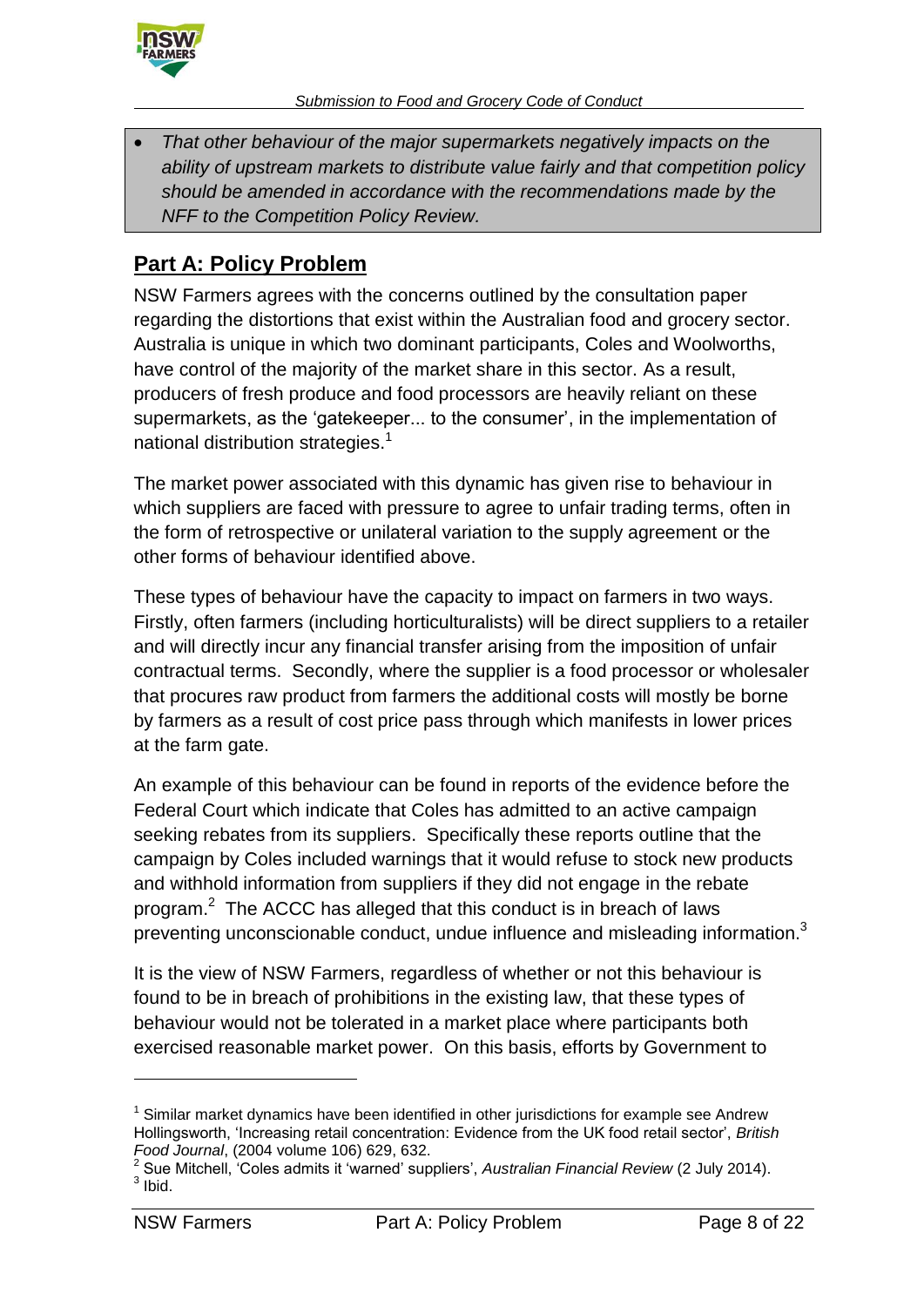

provide a counter veiling influence on this market power to ensure fair and commercial negotiations that enable proper market distribution of value is warranted. Such a position is consistent with the statement made within the consultation paper that:

Well-functioning markets are often supported by regulation that protects the competitive processes and provides incentives for innovation and investment, which in turn enhances the wellbeing of all Australians.<sup>4</sup>

Further, as indicated within the consultation paper, such an approach is consistent with international efforts to deal with competitive concerns created by a concentrated retail supermarket sector.

### *NSW Farmers believes:*

- *The consultation paper has accurately captured the concerns of the agriculture industry with regard to impact of the market power held by the major supermarkets on their direct relationships with suppliers, including farmers, and the flow on effects to farmers providing produce to food processors or wholesalers who in turn supply the major supermarkets.*
- *That it is appropriate for Government to intervene in the relationship between retailers and suppliers to bring about fair and commercial outcomes that would occur in a market where participants both exercised reasonable market power.*

# **Part B: The Grocery Code**

## *Question 4 and 5: Duty holders and relationships*

As outlined above, it is the preference of NSW Farmers to see the development of a mandatory code of conduct for the supermarket sector. In particular NSW Farmers is concerned about the ability of supermarket retailers to strategically opt out of the code, reducing the protections that are available for the farmers and food processors that are their suppliers. Further a mandatory code would enable targeted duties to be placed on supermarkets in line with the concentrated share of the market that they hold and the impact that this concentration has on the competitive process.

With regard to the proposal of an opt-in prescribed code, NSW Farmers supports the definition of retailer provided in the draft code, which broadens the possible duty holder from beyond just organisations that operate retail outlet to circumstances in which wholesalers, who may exercise significant market power, may be defined as retailers depending on their resale business model.

<sup>4</sup> Consultation paper, 1.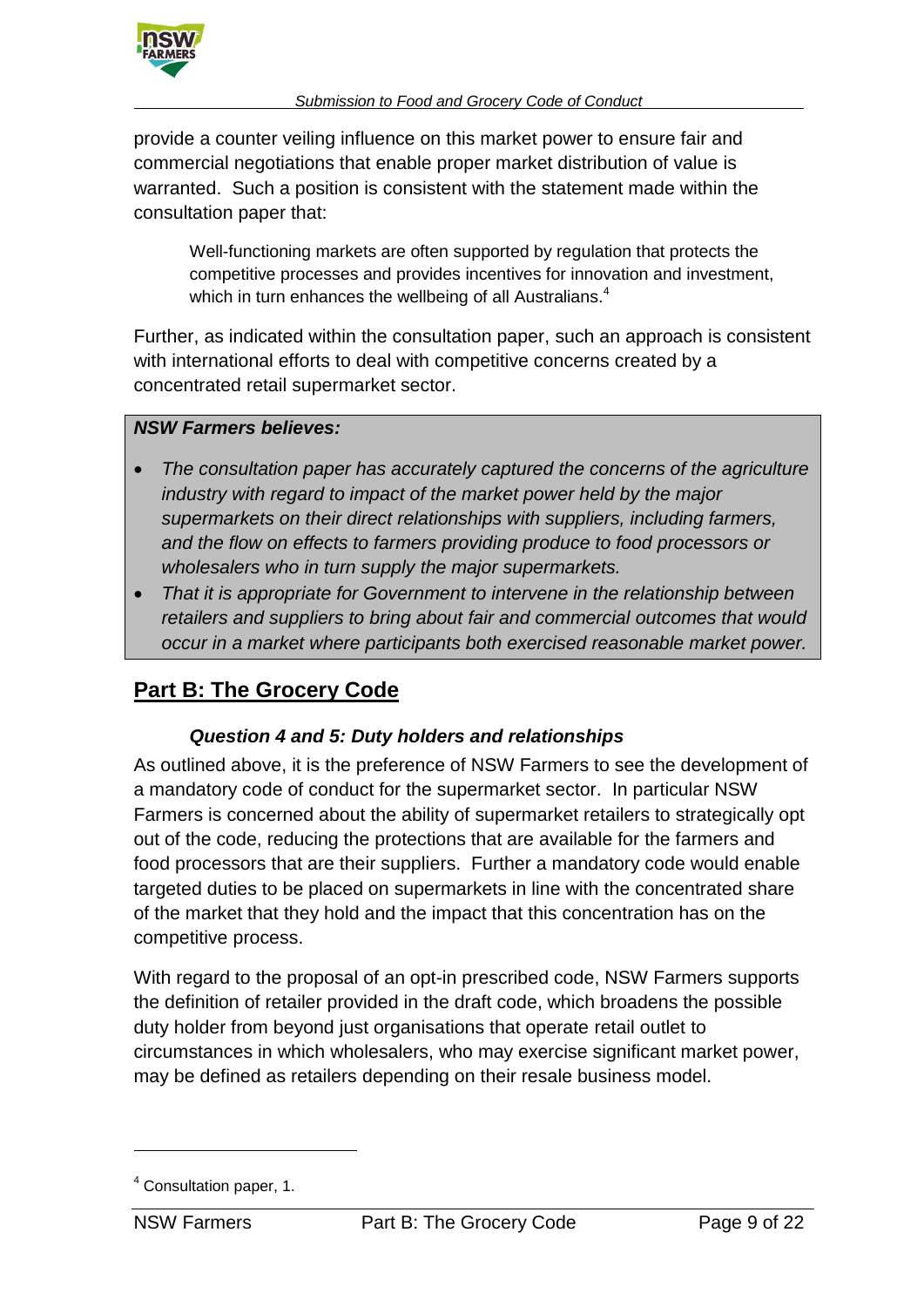

#### *NSW Farmers believes:*

- *that a mandatory code of conduct with a broader scope than proposed within the Grocery Code would be better suited to manage the market power exercised by supermarkets.*
- *that if the Grocery Code is to be gazetted as proposes the definition of retailer within the code is appropriate.*

## *Question 6: Should the supply of alcohol be included within the scope of the code*

The key mischief that a properly functioning Grocery Code should seek to remedy is the abuse of market power, in particular by the major supermarkets. Coles and Woolworths, through their bottle shop interests, hold a large percentage of alcohol sales in Australia. For example the Wine Makers Federation has estimated that Coles and Woolworths hold over 70% of retail wine sales. $5$  Like the remainder of the food and grocery sector, there is a growing body of evidence that the market power arising from this concentration is increasingly being used within the retail alcohol supply chain in a way that is anti-competitive. While some suppliers, such as Fosters in 2011, may have countervailing market power to react to the supermarkets, it is the view of NSW Farmers' that this is the exception and not the rule.

Similar to the supply chain arrangements for other food and grocery items, the value chain for retail alcohol often commences at the Australian farm gate, either through the growing of wine grapes for wine making or barley for malting. When this monsopony power is used in ways that adversely impacts on suppliers, compared to a properly functioning market, any costs borne by suppliers will be passed back to the farming suppliers of produce used as raw ingredients.

#### *NSW Farmers believes:*

that the code should cover the supply arrangements of alcohol to retailers.

#### *Question 7: Arrangements for phasing in the code*

It is important that the operation of the Grocery Code not be impeded in a similar fashion to the Horticulture Code of Conduct, which has exempted all contracts for the supply of horticulture made before the commencement of the code on 15 December 2006.

<sup>5</sup> Winemakers' Federation of Australia, submission no. 35 to Senate Select Committee on Australia's Food Processing Sector (October 2011) 5-6; Malcolm Knox, 'Supermarket Monsters', *The Monthly* (August 2014)

<sup>&</sup>lt;http://www.themonthly.com.au/issue/2014/august/1406815200/malcolm-knox/supermarketmonsters>.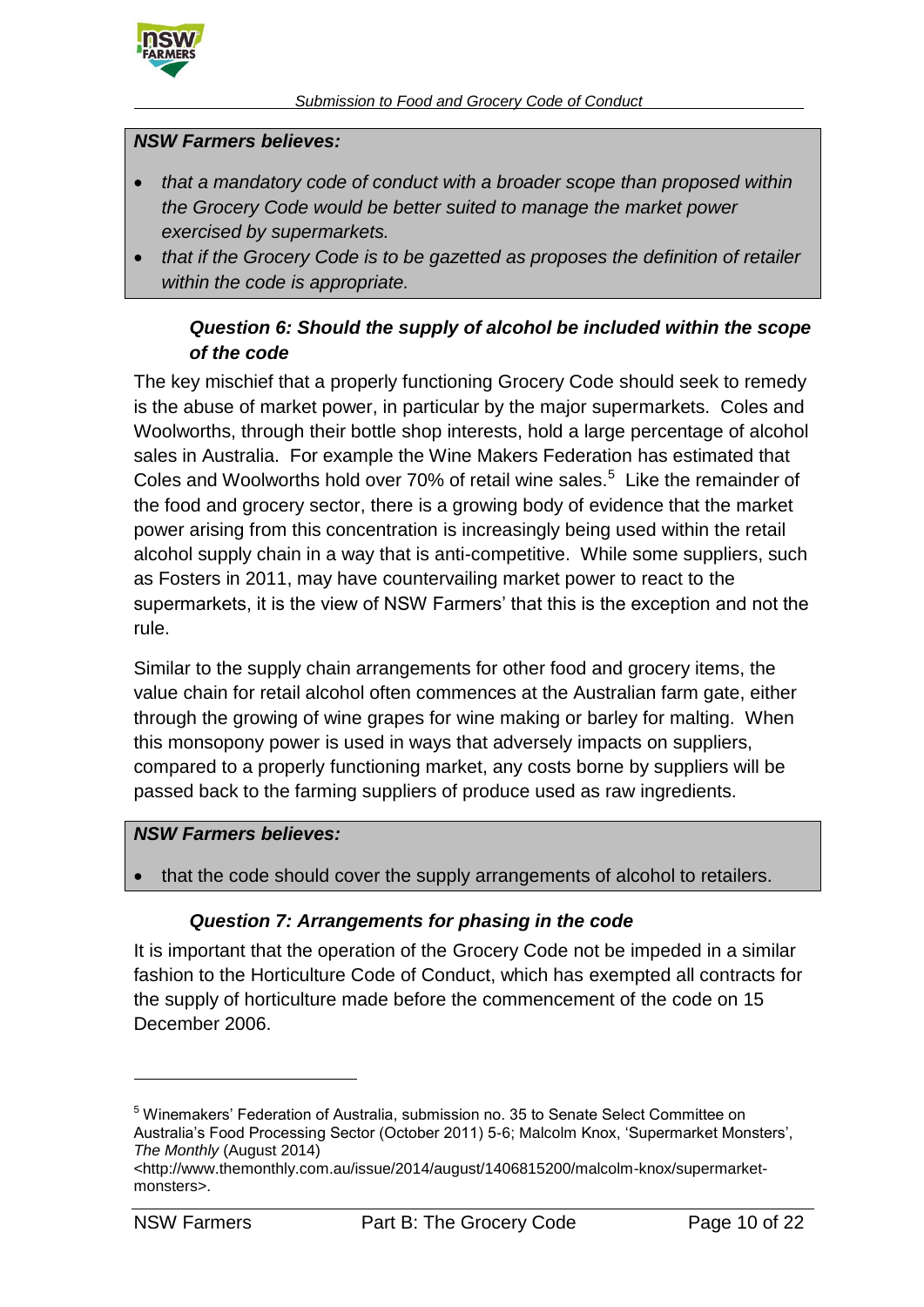

It is proposed within the draft code that retailers will vary their supply agreements to be compliant with the code within 12 months of the commencement of the code, or alternatively for retailers who are not foundation signatories, the latter of twelve months from the commencement of the code or six months from that retailer becoming a signatory.

It is the view of NSW Farmers that these transition periods are sufficient in allowing people to negotiate pre-existing grocery supply agreements to the new terms set out in the Code. This transition period will allow suppliers to analyse any failings of their current arrangements, and bring this to the attention of the retailer.

### *NSW Farmers believes*

 that the arrangements for phasing the code's requirements into grocery supply agreements are appropriate.

## *Question 8 and 9: Grocery Supply Agreements*

NSW Farmers supports the proposal drafted within Part 2 of the code to require the following regulation of grocery supply agreements:

- grocery supply agreements to be made in writing and retained
- mandatory clauses:
	- conditions of delivery
	- circumstances under which the groceries may be rejected
	- terms of payment, and conditions under which payment may be withheld
	- $\blacksquare$  if the agreement is only for a fixed time the length of time must be specified
	- **quantity and quality requirements of the agreement**
	- method of termination.
- prohibition of clauses requiring a supplier to make payments to the retailer for shrinkage.
- conditions for unilateral variation of the supply agreement
- conditions for the retrospective variation of the supply agreement.

To further the benefits of having transparency of rights and obligations through written agreements, NSW Farmers proposes that supply arrangements should include a written provision that informs suppliers of their right to bring disputes under the code.

With regard to the proposed regulation of conditions enabling a retailer to make either a unilateral or retrospective variation to a supply agreement, areas cited as being of concern within the consultation paper, NSW Farmers is concerned that such terms will be permissible under the code's operation. Many farmers, both direct suppliers of the major supermarkets, or alternatively supplying wholesalers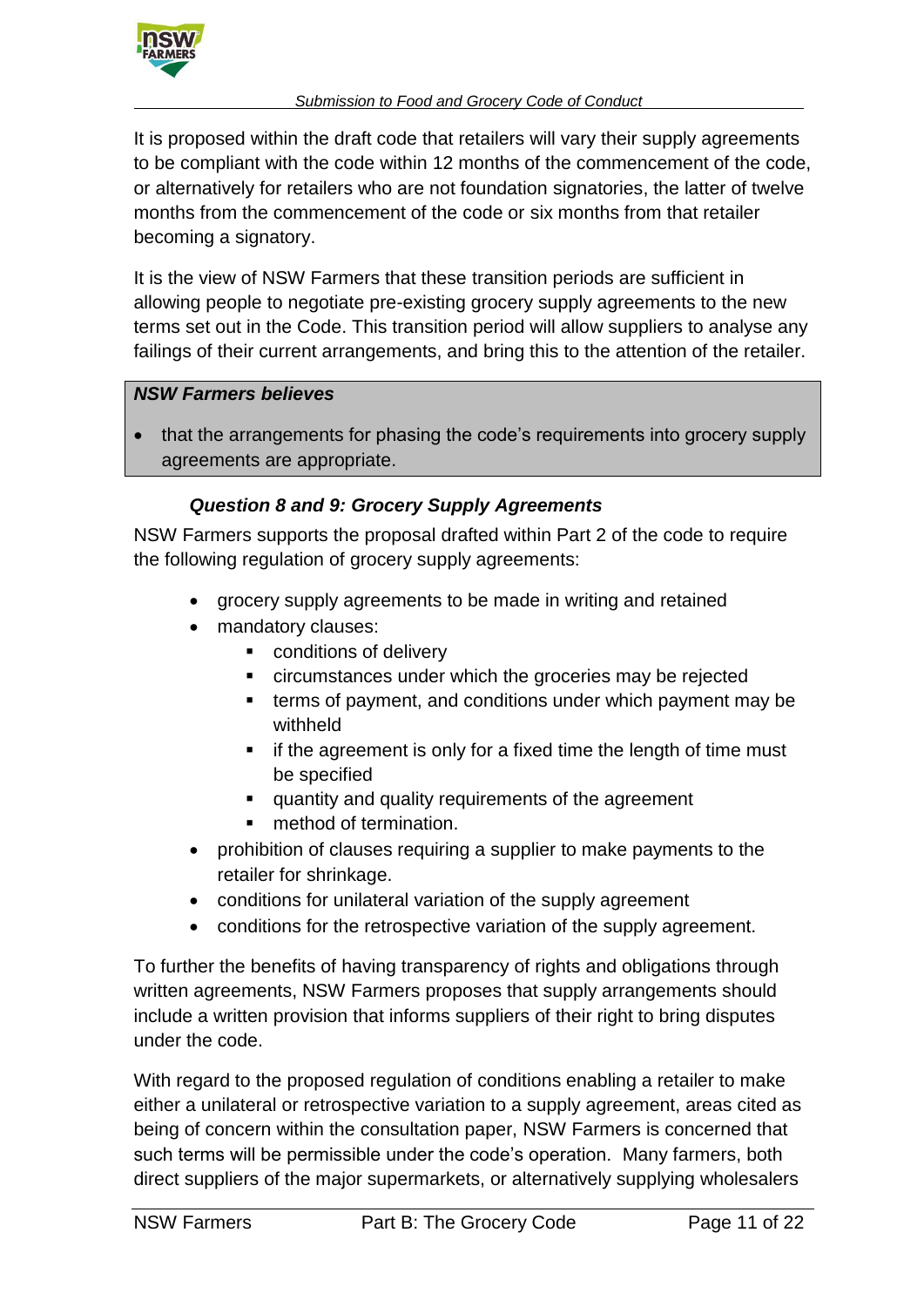

#### *Submission to Food and Grocery Code of Conduct*

or food processors who do supply retailers, make significant capital investment on the basis of contractual requirements to these retailers. Any form of unilateral variation is likely to have a direct detrimental impact on the ability of these primary producer suppliers to generate the returns required by these capital investments. Similarly for those supplying wholesalers or processors, where supply chain intermediaries incur losses due to unilateral variations of a supermarket, these losses are ultimately borne by their farmer supply base through suppressed prices. As such scrutiny is required under the code to ensure that where the code continues to allow unilateral and retrospective variations it does not perpetuate unfair trading conditions for suppliers.

In making these comments, NSW Farmers seeks to distinguish between unilateral contract variation and those made with full consent of suppliers and retailers to manage short term supply chain matters, such as a seasonal glut of perishable produce.

In proposing a response to the specific question of whether there should be a differentiated threshold at which a supply agreement may enable a retailer to make a unilateral or retrospective variation, NSW Farmers agrees that greater scrutiny must be placed on agreements that enable retrospective variation. While all negative unilateral variations impacts on the ability to cover capital costs, retrospective variations also impact on the ability of primary producers to meet their variable costs of production.

### *NSW Farmers believes:*

- *that the requirements for grocery supply agreements proposed within Part 2 of the Grocery Code are appropriate.*
- *that the requirements for the Grocery Code should be supplemented by a written provision informing suppliers of their right to bring disputes under the code.*
- *scrutiny is required under the code to ensure that where the code continues to allow unilateral and retrospective variations it does not perpetuate unfair trading conditions for suppliers*
- *greater scrutiny is required for retrospective variation compared to unilateral variations.*

### *Questions 10-12: Retailer Conduct*

While NSW Farmers agrees that the proposed code has identified the major forms of conduct that have given rise to the concerns over the retailer – supplier arrangements, we are concerned over the form through which the code seeks to regulate the identified conduct.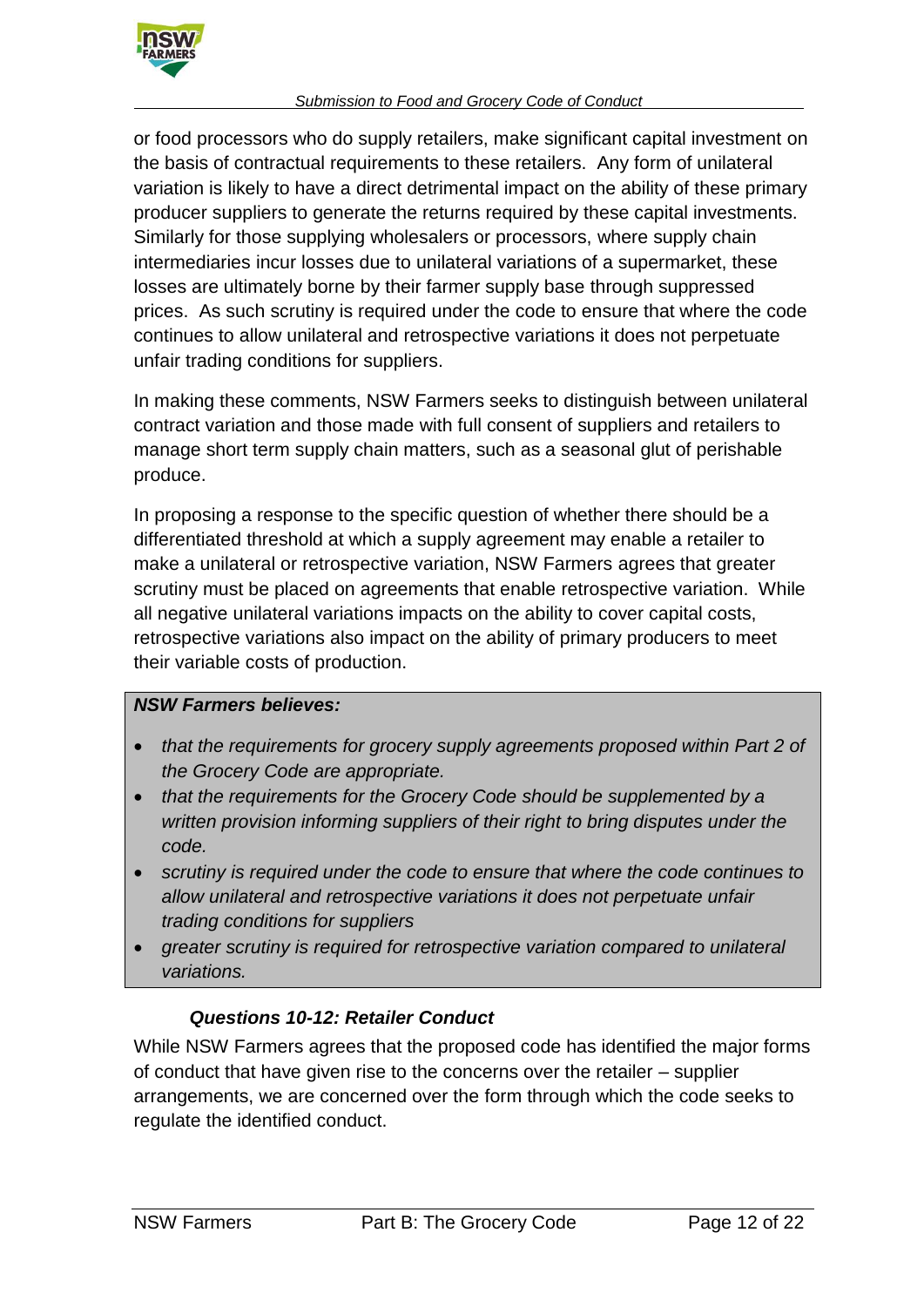

Of greatest concern to NSW Farmers' membership is the risk that a retailer could still use undue force to allow for provisions in agreements that a supplier does not find favourable is a possibility. While NSW Farmers acknowledges the need for commercial flexibility for both retailers and suppliers in their supply arrangements, the code includes an exclusion clause for each of the types of prohibited conduct. Logically this means that if a retailer is presently utilising market power to undertake behaviour that is proposed to be proscribed, without a strong general obligation to not use this market power the exemptions will continue to enable the same conduct.

NSW Farmers has made further comment regarding the proposed good faith obligation below; however additionally believes that caution needs to be used to ensure retailers do not take advantage of suppliers during initial agreement discussions. This transition period situation should be closely monitored to determine the impact of the prohibitions, exemptions and counter veiling obligations, such as the good faith obligation to determine the code's efficacy.

## *NSW Farmers believes:*

- *the proposal for the code to provide exemptions to behaviour prohibited by Part 3 carries a risk that retailers will still be able to engage in the proscribed conduct.*
- *scrutiny should be placed on how the exemptions to prohibited conduct are utilised by retailers to determine whether the code has led to changed behaviour in line with the Grocery Code's objectives.*

Below, NSW Farmers has made comment on selected provisions within Part 3 of the Code.

## *Clause 18 Product quality and standards*

NSW Farmers believes that the perishable nature of fresh produce, particularly horticultural produce, reduces the bargaining power of producers. In making the recommendation that the Horticulture Code of Conduct should cover all first point of sale transactions of horticultural produce that involve the grower of the produce, the ACCC pointed to ambiguity in the application of quality specifications and the ability of supermarkets to reject produce after lengthy delays increasing the vulnerability of horticulture growers. <sup>6</sup> While this recommendation was subsequently accepted by the Horticulture Code of Conduct Committee, the horticulture code is yet to be amended to extend the scope of application. As a result this policy problem remains.

<sup>&</sup>lt;sup>6</sup> Australian Competition and Consumer Commission 'Report of the ACCC inquiry into the competitiveness of retail prices for standard groceries' (Final Report, July 2008) 400-406.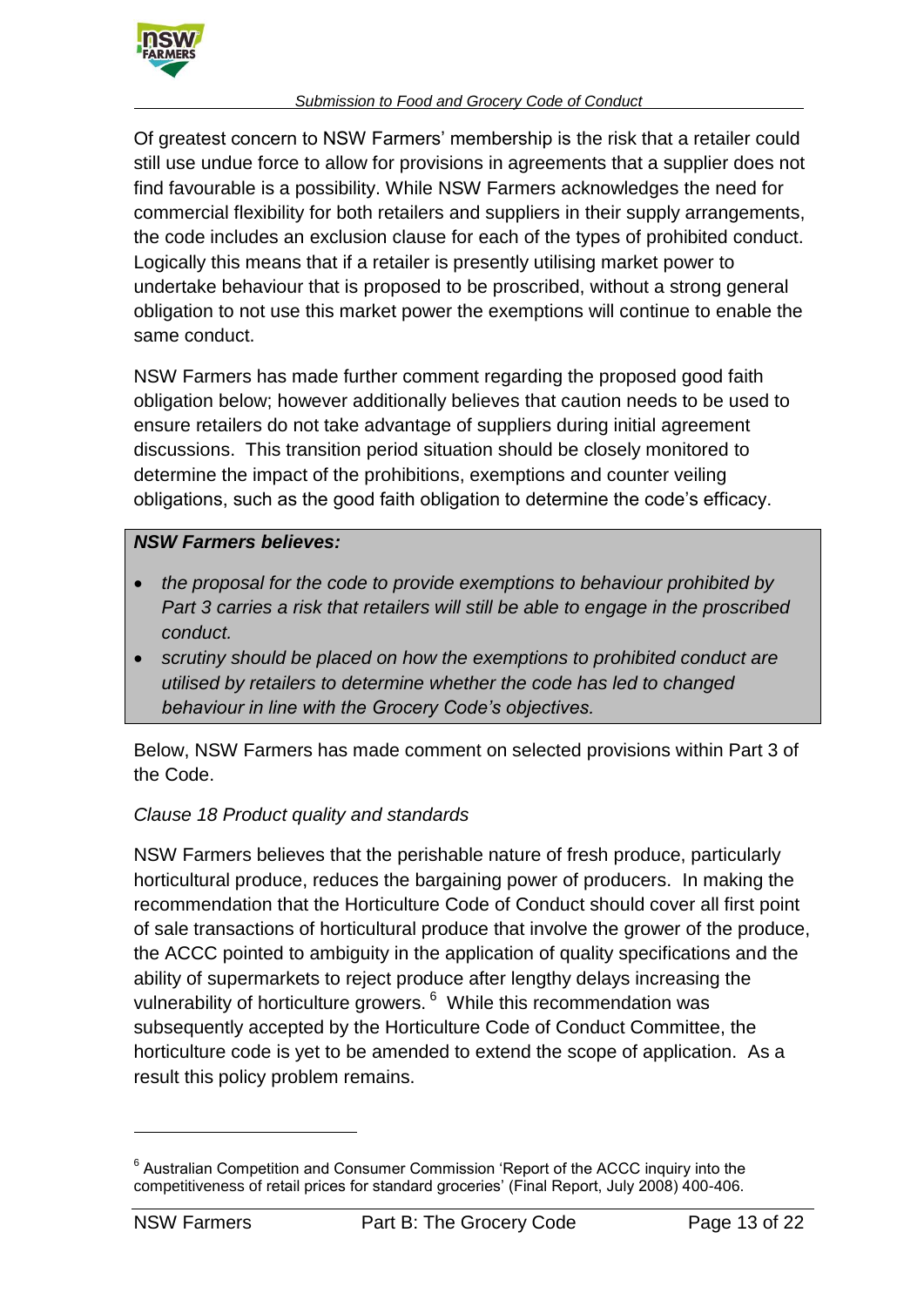

With this in mind, NSW Farmers recommends that efforts are made to harmonise the obligations of retailers with the obligations for the acceptance and rejection of fresh produce contained within the code with those within the Horticulture Code of Conduct. Further, this initiative will promote transparency across the full fresh horticulture produce value chain and reduce transaction costs to industry through applying common standards to both codes.

[Table 1](#page-13-0) excerpts the provisions of the code dealing with the rejection of fresh produce against the Horticulture Code of Conduct.

| <b>Grocery Code</b> |                                                                                                                                                                                                                                                                                                                                                              | <b>Horticulture Code of Conduct</b>                                                                                                                                                                                                                                                                                                                                                                                                                                                                                                                                                                                                                                                          |  |  |  |
|---------------------|--------------------------------------------------------------------------------------------------------------------------------------------------------------------------------------------------------------------------------------------------------------------------------------------------------------------------------------------------------------|----------------------------------------------------------------------------------------------------------------------------------------------------------------------------------------------------------------------------------------------------------------------------------------------------------------------------------------------------------------------------------------------------------------------------------------------------------------------------------------------------------------------------------------------------------------------------------------------------------------------------------------------------------------------------------------------|--|--|--|
| ٠                   | Grocery supply agreement must:<br>specify the circumstances in which<br>$\circ$<br>groceries may be rejected [cl 8 (b)]<br>quantity and quality requirements written<br>$\circ$<br>in clear terms [cl 8 (e)]<br>Retailer must provide any fresh produce<br>standards or quality specifications to the<br>supplier in clear, unambiguous terms [cl 18<br>(1)] | Terms of trade must specify circumstances under<br>$\bullet$<br>which trader may reject produce, including period<br>which the trader must notify the grower of the<br>rejection and the consequences of rejection [cl 5 (2)<br>(d)]<br>Horticulture Produce Agreements must contain [cl 9<br>$\bullet$<br>$(2)$ :<br>Circumstances under which the trader may<br>$\circ$<br>reject produce; including period after<br>receiving produce that the trader must<br>notify the grower of the rejection and<br>consequences of rejection<br>Quality and quantity requirements<br>$\circ$<br>how the trader deals with horticulture<br>$\circ$<br>produce that does not meet specified<br>quality |  |  |  |
| $\bullet$<br>٠      | Retailer must accept all fresh produce<br>meeting articulated standards [cl 18 (2)]<br>Conditions must be satisfied prior to a retailer<br>rejecting fresh produce [18 (3)]:<br>Failure to meet fresh standards or<br>$\circ$<br>quality specifications<br>rejected within 24 hours of receival<br>$\circ$<br>Cannot reject once accepted<br>$\circ$         | Trader must accept produce unless one of the<br>$\bullet$<br>conditions in the agreement that allows rejection<br>arises [cl 13 $(1) - (2)$ ]                                                                                                                                                                                                                                                                                                                                                                                                                                                                                                                                                |  |  |  |
|                     | Retailer to provide written reasons to the<br>supplier for rejection within 48 hours [18 (4)]                                                                                                                                                                                                                                                                | Traders must immediate advise of rejection by<br>$\bullet$<br>phone, fax, email or other electronic means. [cl 13<br>(3)]<br>Trader must further advise the grower in writing<br>$\bullet$<br>about the rejection and reasons for rejection in<br>accordance with the produce agreement [cl 13 (4)]                                                                                                                                                                                                                                                                                                                                                                                          |  |  |  |
| $\bullet$           | retailers must not require a supplier to make<br>any payment to cover wastage of the<br>supplier's groceries made at the premises of<br>the retailer or its contractors or agents;<br>except where the wastage is caused by the<br>supplier's negligence as defined in the<br>grocery supply agreement [cl 12]                                               | Merchants must use reasonable care and skill to<br>$\bullet$<br>maintain the quality of the produce until passing of<br>title $\lceil c \rceil$ 14]                                                                                                                                                                                                                                                                                                                                                                                                                                                                                                                                          |  |  |  |

<span id="page-13-0"></span>

| Table 1: Provisions on rejection of fresh produce Grocery Code and Horticulture Code |  |  |  |
|--------------------------------------------------------------------------------------|--|--|--|
|                                                                                      |  |  |  |

In examining the differences between the obligations imposed by each of the codes with regard to the rejection of produce, the major differences are: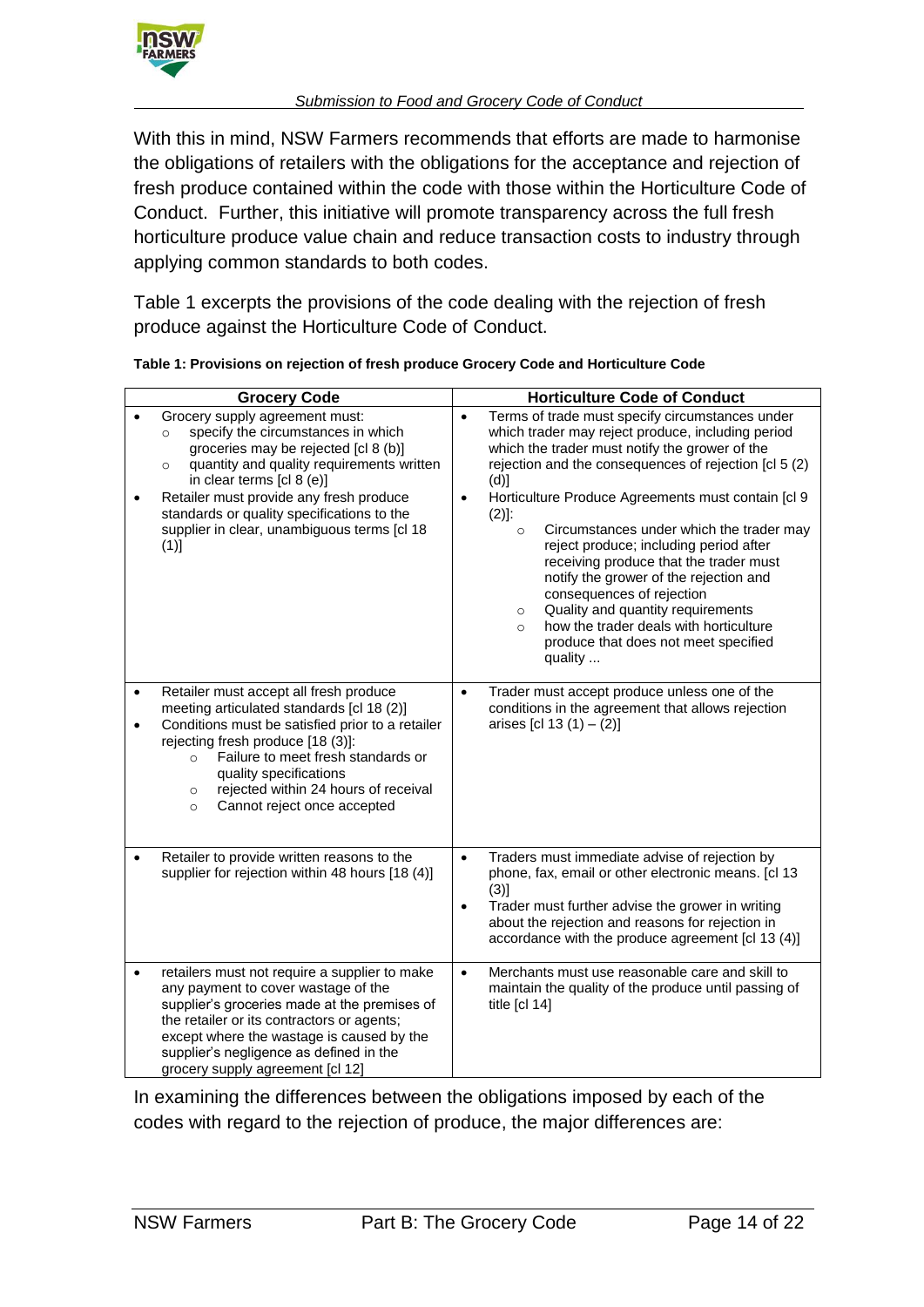

- the requirement under the Grocery Code to reject produce within 24 hours of receival compared to a period provided within a Horticulture Produce Agreement within the horticulture code; and
- the requirement under the horticulture code for a trader to immediately notify the grower of the rejection, compared to the requirement of a retailer to notify a supplier of fresh produce within 48 hours of the rejection.

With regard to the first of these matters, NSW Farmers participated in the development of the Horticulture Taskforce's response to the recommendations of the ACCC and the subsequent considerations of the Horticulture Code Committee in 2011. In this industry response the recommendation to adopt the 24 hour deemed acceptance rule was rejected, instead believed that this remained a matter that will differ depending on the commodity that is subject to the transaction.

With regard to the latter, NSW Farmers believes that the horticulture code's requirement to immediately inform a supplier of fresh produce of any rejection of a consignment is important to their ability to seek alternative markets as a means of mitigating losses.

As such NSW Farmers believes that the provisions regulating the rejection of fresh produce contained within the Grocery Code should be harmonised to the obligations contained within the horticulture code.

### *NSW Farmers believes:*

 *the provisions regulating the rejection of fresh produce within the code should be harmonised with the rejection provisions within the Horticulture Code.*

### *Clause 19 Changes to supply chain procedures*

Similar to the concerns over unilateral and retrospective variations aired above, NSW Farmers is concerned over the retailers seeking to force changes within suppliers' businesses. This concern focuses on the impact of changes on the ability of suppliers to generate the necessary returns on the capital investment necessary to meet the contracted requirements they hold with a retailer. This concern includes where a retailer seeks a change to the manner of production that does not lead to a product of different quality.

Further, NSW Farmers is concerned that changes that may be required will impact on the supplier's preferred production model. For example NSW Farmers is aware of a situation whereby in order to secure a supply contract, a processor of a wholly Australian produced food product was required to also use imported ingredients.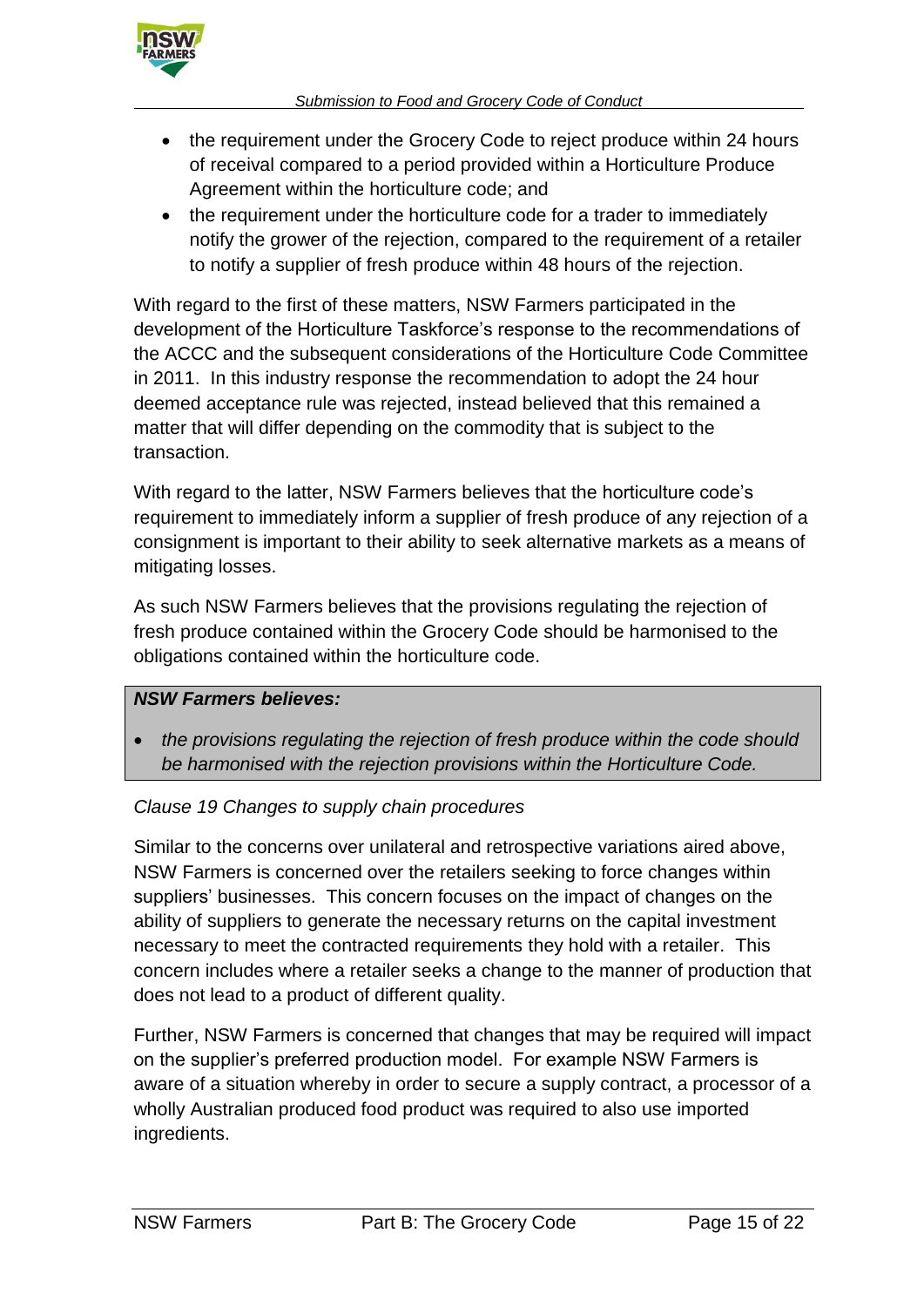

## *Questions 13-15: Good Faith Provision*

As outlined above, the proposed inclusion of exemption provisions for each of the types of conduct prohibited by the code limits the ability of the code to meet its purposes of building trust and improving transparency in the grocery supply chain unless a further overriding duty limits the use of these exemptions by retailers.

The matter of including a duty of good faith was recently recommended within the *Review of the Franchising Code of Conduct* ("Wein Review"). While Wein observed that the concept of a duty of good faith has attached with it a degree of uncertainty as to how the duty is discharged, on the basis that it requires parties to do what they are able to do to give effect to their legal relationships, he recommended that a duty be prescribed in the Franchise Code.

In his observations about a duty of good faith, Wein examined evidence placed before the review regarding questionable behaviour of franchisors, including the unilateral variation of franchise agreements. Noting the need to balance the flexibility required for commercial relationships and the graduated nature of the alleged behaviours, Wein concluded a duty of good faith to be a suitable tool to manage the identified behaviours.

In furthering his consideration over the appropriateness of the duty of good faith within a prescribed code, Wein adverted to the existence of a duty of good faith within the Oil Code. He also drew attention on the capacity for parties to enter into the code's dispute resolution procedures for a breach of good faith as providing an incentive for duty holders not to behave in a manner that could be construed as not acting in good faith. $<sup>7</sup>$ </sup>

On this basis, NSW Farmers support the inclusion of prescribing a duty of good faith within the code, on the basis that it provides an enforceable duty owed by retailers to suppliers that requires them to make efforts in the way they use their contractual rights in a way that takes into account the interest of the other party.

### *NSW Farmers believes:*

 *the inclusion of a broad duty on retailers to deal lawfully and in good faith is an important protection that may successfully mitigate concerns surrounding the exemptions to prohibited conduct provided within the Grocery Code.*

### *Questions 16-21: Dispute Resolution and Enforcement*

It is axiomatic that effective dispute settlement and enforcement measures are crucial to ensuring that the code is able to fulfil its objects; however it is NSW

 $\overline{a}$ 

<sup>7</sup> Alan Wein *Review of the Franchising Code of Conduct* (Report to the Hon Gary Gray AO MP Minister for Small Business and the Hon Bernie Ripoll MP Parliamentary Secretary for Small Business, 30 April 2013) 80-82.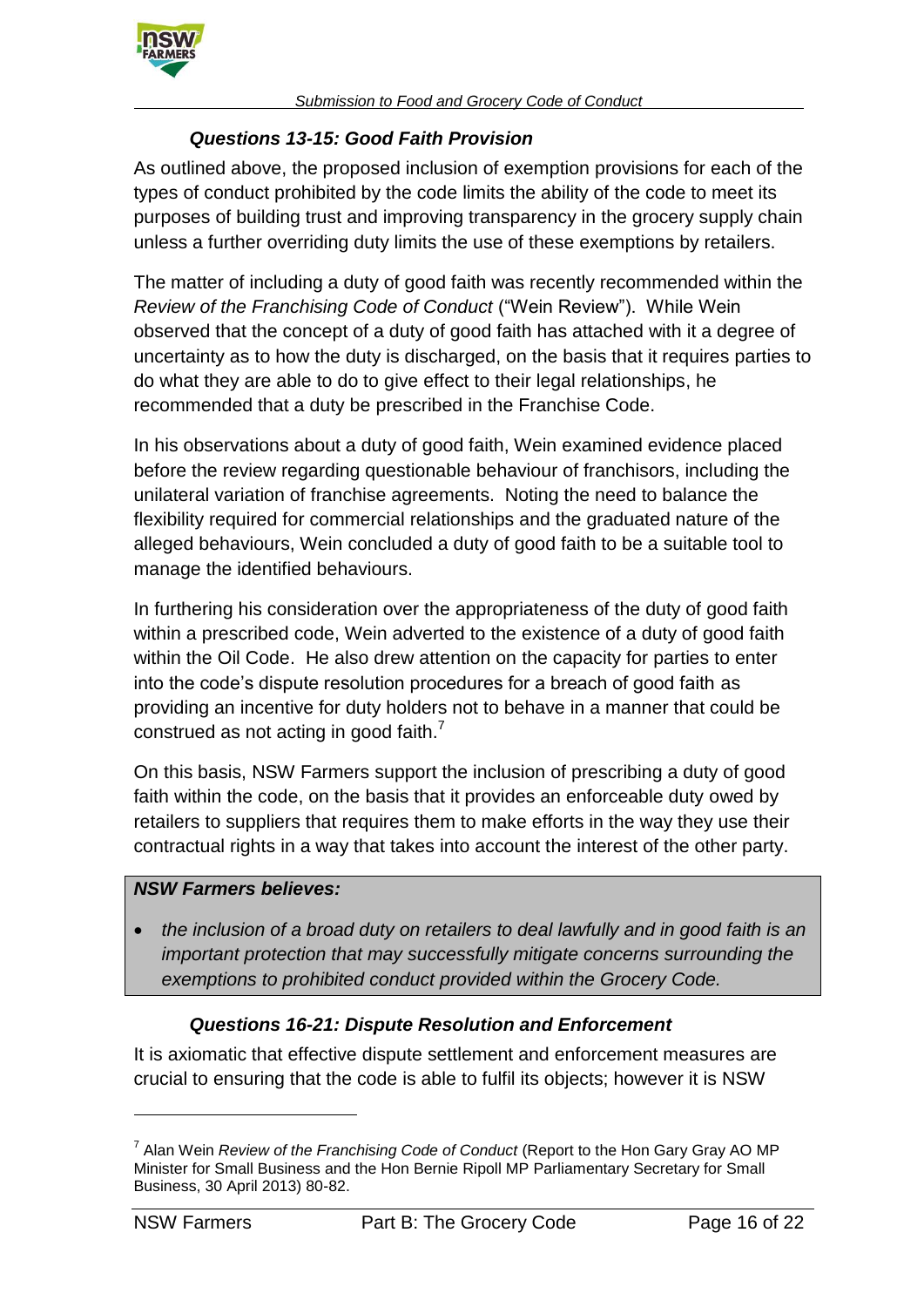

Farmers experience that where an imbalance of market power exists, it is unlikely that the weaker party will utilise dispute resolution services. This is even more so in instances that the more powerful party has the ability to exclude the other participant from the market. NSW Farmers believes that a robust compliance and enforcement process within the Code is important to developing meaningful dispute resolution procedures.

The operation of the Horticulture Code of Conduct illustrates this principle. Despite many anecdotal concerns over behaviour of produce traders in the five years since 2009-10 only eleven mediations have been conducted under the code. 8 That the ACCC felt it necessary to use its powers of compulsion on suppliers of the major supermarkets to progress investigations into breaches of competition law further demonstrates the need for enforcement mechanisms within the code to be effective to provide suppliers with the confidence that commencing dispute resolution of a breach of the code will not result in retaliation.<sup>9</sup>

Further, on the basis of the ACCC's recommendation that all first purchases/transactions of horticultural produce, including those purchases by retailers, should be covered by the horticulture code, NSW Farmers recommends that common dispute resolution measures should be implemented in the grocery and horticulture code where applicable. NSW Farmers has made some comments with regard to the specific provisions below.

### *NSW Farmers believes:*

- *that a robust compliance and enforcement process within the Grocery Code is important to developing meaningful dispute resolution procedures*
- *that common dispute resolution procedures should be developed for the Horticulture Code and the Grocery Code when the dispute involves horticultural produce.*

## *Thresholds for bringing a dispute*

Presently the code contains two major thresholds for bringing a dispute. The first of these is the requirement under cl 27 for the supplier to provide or be capable of providing sufficient information to enable an investigation, consideration and response to the complaint. A second threshold of the complaint not being

<sup>8</sup> Horticulture Mediation Advisor 'News and Information',

<sup>&</sup>lt;http://www.hortcodema.com.au/news.html>. Annual Reports 2009-10; 2010-11; 2011-12, 2012- 13; 2013-14.

<sup>9</sup> See Alan Kohler 'ACCC readies big guns against supermarkets' *Inside Business*, ABC (17 February 2013) <http://www.abc.net.au/insidebusiness/content/2011/s3692067.htm>. See also Evidence to Senate Economics Legislation Committee, Parliament of Australia, Canberra, 13 February 2013 (Mr Rod Sims, Chairman Australian Competition and Consumer Commission).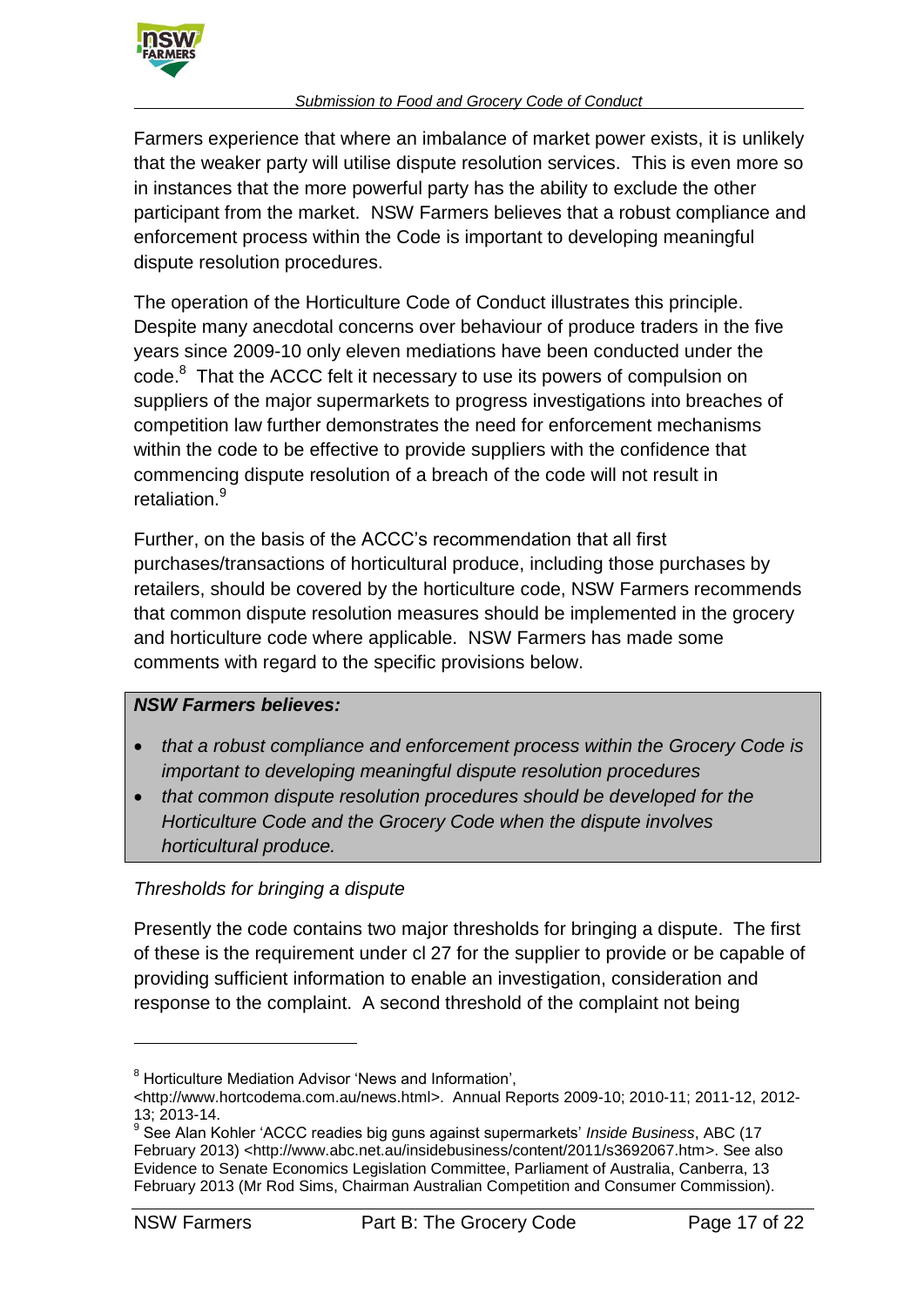

vexatious, trivial, misconceived or lacking in substance must also be met prior to either internal investigation or arbitration or mediation.

It is worth commenting that a requirement to engage in voluntary resolution procedures is not a threshold under the Grocery Code prior to seeking an arbitrated or mediated outcome.

NSW Farmers does not oppose the imposition of the thresholds as they assist the prioritisation of effort in resolving disputes by requiring the submission of evidence that supports the complaint to the standard of enabling a proper consideration of the facts. However as outlined above, these measures need to be supported by ensuring that suppliers have ready access to the ACCC to enable meaningful progression of concerns in circumstances that they are not willing to enter into the dispute resolution procedures of the code.

## *Voluntary Dispute Resolution*

NSW Farmers supports the proposal for each signatory to appoint a Code Compliance Manager and the system of internal review to facilitate voluntary resolution of disputes. Further, the ability for a decision made by the retailer, either by the Code Compliance Manager or on internal review, to be subject to mediation or arbitration provides transparency to those suppliers seeking to utilise the dispute resolution measures within the code.

## *Mediation or Arbitration*

In response to the recommendations of the ACCC and the subsequent considerations of the Horticulture Code Committee NSW Farmers collaborated with the Horticulture Taskforce to develop a preferred industry position. As part of this preferred industry position, a preference for a facilitated conciliation style of alternate dispute resolution was more preferred to the more passive mediation process for the resolution of disputes. Such a method has the ability to utilise different tools, such as developing a non-binding determination.

To further provide commercial incentives for parties to determine amicable commercial resolution to disputes, NSW Farmers proposes that where the parties are unable to reach resolution at mediation/conciliation, and arbitration can commence to provide a resolution that is binding upon the parties.

NSW Farmers recommend that each party should bear their own costs associated with mediation/conciliation; however that the rules of mediation/conciliation should establish a framework that prevents the use of deeper financial resources to obtain an advantage. In arbitrated matters, the unsuccessful party should bear the costs.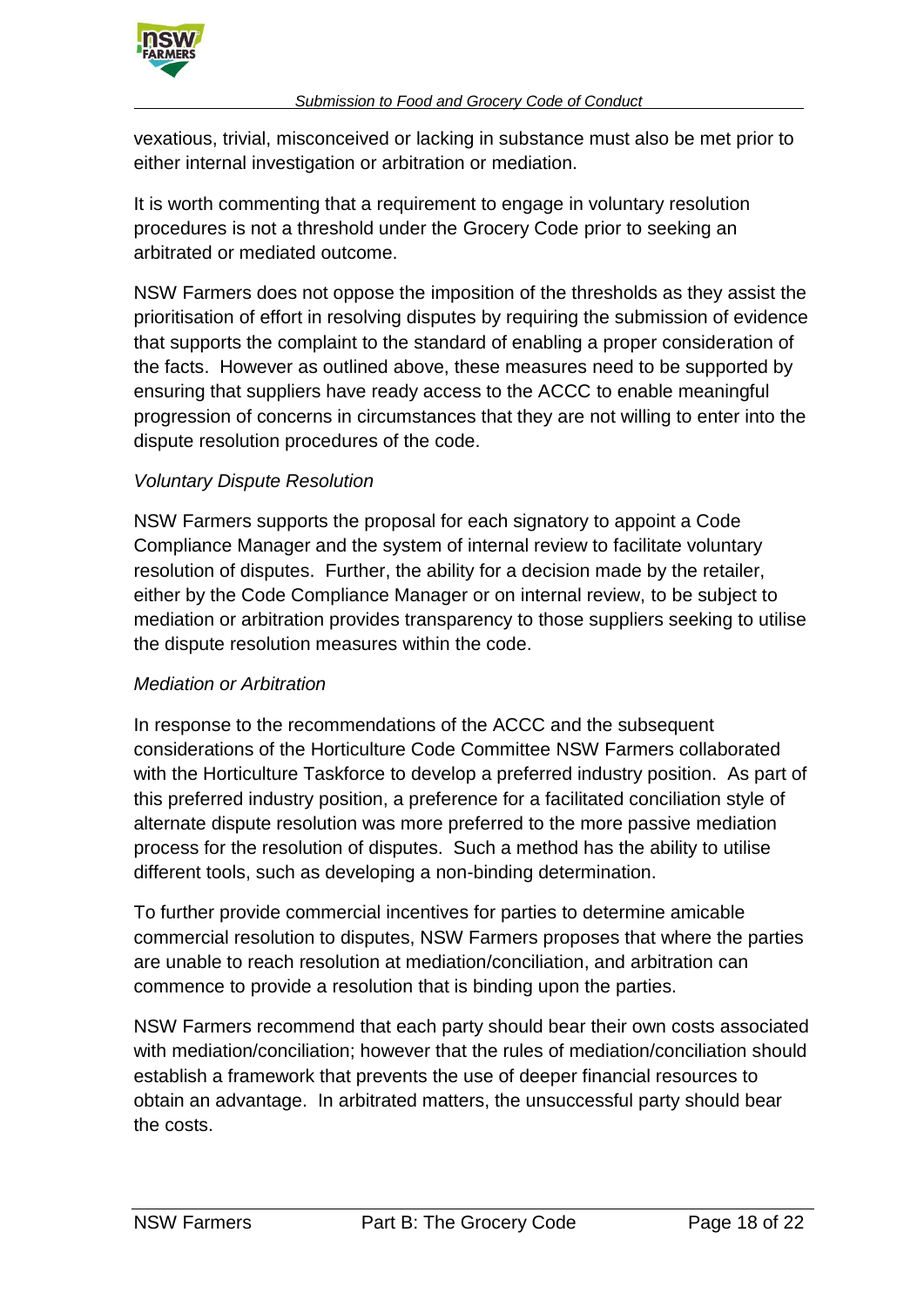

## *Enforcement*

NSW Farmers has emphasised the importance of an adequate compliance regime within the code in achieving desirable outcomes, both in terms of the operation of dispute resolution mechanisms, but more importantly in developing trust within the grocery supply chain. Key to achieving this outcome is the enforceable nature of an opt-in prescribed code under s 51AE of the *Competition and Consumer Act 2010* (Cth). As part of developing integrity within this compliance regime, NSW Farmers recommend that the ACCC establish a compliance plan for the code, which includes a systematic approach to how it will utilise the powers provided under cl 35 which enables it to examine all records made and kept as part of the code.

Further, NSW Farmers believe that a mixture of compliance mechanisms is necessary within the code to ensure that the right suite of incentives exist to develop behaviours from market participants. While acknowledging that there are differences, the NSW Farmers support the application of the following statement made within the *Review of the Franchising Code of Conduct* ("Wein Review") to the Grocery Code:

A mandatory code which lacks adequate enforcement powers will not adequately deter improper conduct and inappropriate behaviour. Parties who comply with the Code should not be concerned about any enforcement powers conferred upon the regulator.<sup>10</sup>

The Wein Review recommended, among other things, that the *Competition and Consumer Act 2010* (Cth) be amended to allow:

- civil pecuniary penalties to be available as a remedy for a breach of the Franchise Code.
- the ACCC to issue infringement notices for breaches of the Franchise Code.
- the ACCC to use its powers of audit to assess compliance with all aspects of the Franchise Code.<sup>11</sup>

These amendments were recently made by the Australian Parliament and are scheduled to commence by 1 January 2015.<sup>12</sup>

<sup>&</sup>lt;sup>10</sup> Alan Wein *Review of the Franchising Code of Conduct* (Report to the Hon Gary Gray AO MP Minister for Small Business and the Hon Bernie Ripoll MP Parliamentary Secretary for Small Business, 30 April 2013) 146.

<sup>&</sup>lt;sup>11</sup> The Treasury, Government of Australia, Amendments to the Franchising Code and the *Competition and Consumer Act* (2 April 2014) <

http://www.treasury.gov.au/ConsultationsandReviews/Consultations/2014/Franchising-Code>.  $12$  The Hon Bruce Billson MP 'Government moves to strengthen ACCC's powers to enforce Franchise Code of Conduct' (Media Release, 11 September 2014, BBMR/066).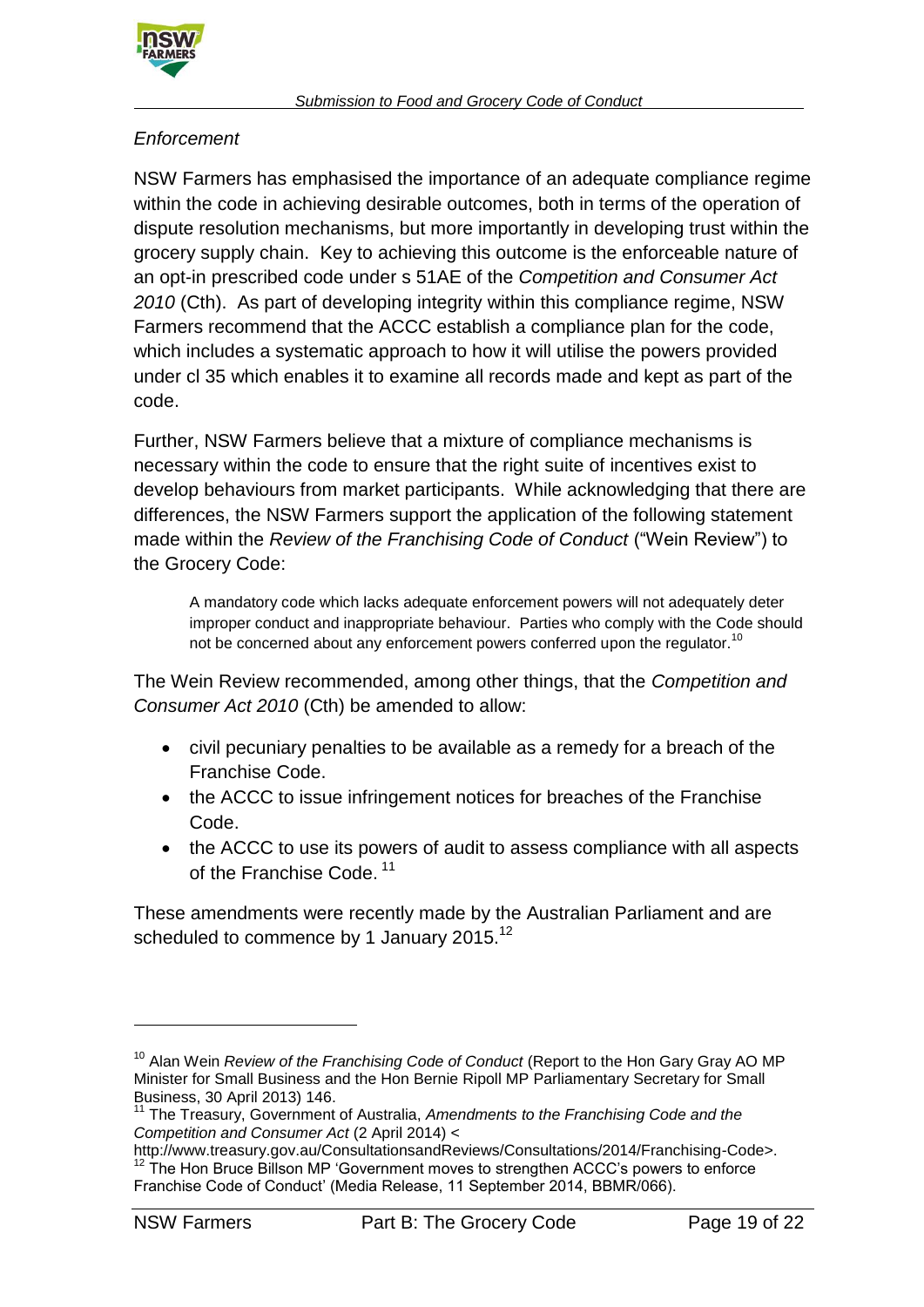

Similarly to the Wein recommendations on the Franchise Code, the ACCC recommended that it be able to apply pecuniary penalties and receive powers to undertake random audits of records to assist in compliance of the Horticulture Code.<sup>13</sup>

It is the view of NSW Farmers that it would be desirable for the Grocery Code to be drafted in such a way that these modern enforcement capabilities are available to the ACCC when the legislative amendments commence. Given the context of the Code it would be reasonable for these penalty provisions to be applied to the obligations of retailers contained within Parts 2-4.

## *NSW Farmers believe:*

 $\overline{a}$ 

- *that the Grocery Code should be enforceable by the ACCC.*
- *that modern compliance mechanisms, including pecuniary penalties, infringement notices and audit powers should be available to the ACCC in its enforcement of the Grocery Code.*

# **Part C: Benefits and costs of the Grocery Code**

## *Question 26: Horticulture Code of Conduct*

There is much common policy context and intent within both the Grocery Code and the horticulture code of conduct, with both regulating important components of the food and grocery supply chain once the Grocery Code is operational. However in considering whether the prescribing of the opt-in Grocery Code has any impact for the horticulture code, it is worth considering the policy objectives and the market participants regulated by the Horticulture Code of Conduct.

The explanatory statement accompanying the creation of the horticulture code of conduct listed three key issues that the code was intended to address. The first of these was to address the lack of certainty about when a 'wholesaler is trading as an agent or as a merchant when dealing with growers'.<sup>14</sup> This goes to the nature of the assignment of risk through the horticulture produce agreement. In a transaction with a merchant sees the trader committing to purchase produce from a grower, assuming all risk associated with the produce once it is accepted in accordance with the agreement. Alternatively an agent bears no risk with the produce, rather agrees to act in the best interests of the grower in selling the produce to a third party.

<sup>&</sup>lt;sup>13</sup> Australian Competition and Consumer Commission 'Report of the ACCC inquiry into the competitiveness of retail prices for standard groceries' (Final Report, July 2008) 400. <sup>14</sup> Explanatory Statement, Trade Practice (Horticulture Code of Conduct) Regulations 2006, 1.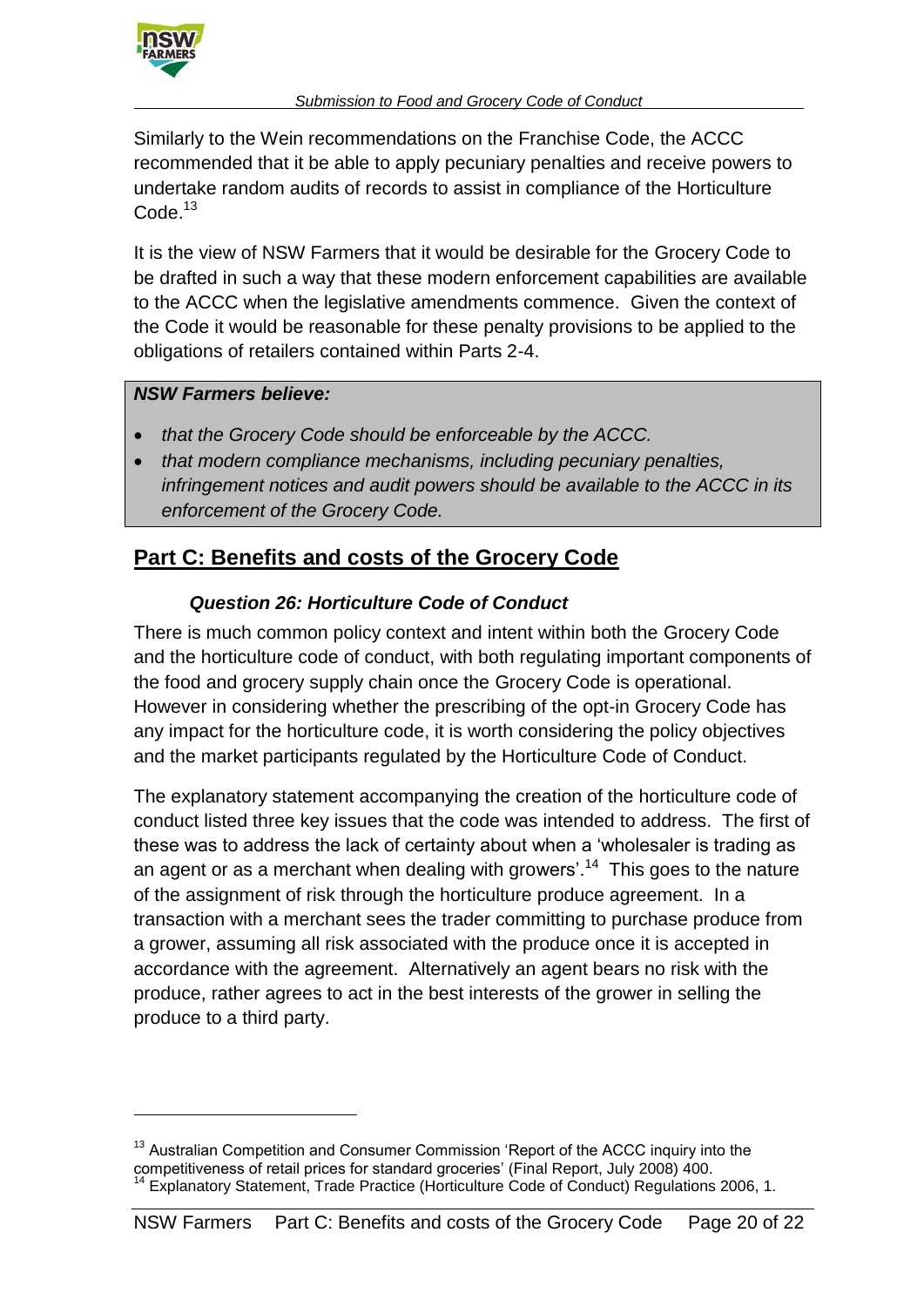

The explanatory statement further outlines that the code would not apply to retailers, processors and exporters on the basis that they are not 'wholesale intermediaries' and predominantly operate under clear and transparent terms.<sup>15</sup>

|                     | Grocery Code                                                                                                                                                                                                                                                                                                                                                                                                    | <b>Horticulture Code</b>                                                                                                                                                                                                                                                                                                                                                                                                                                                                                                                                                                                                                                                                                                                                                                                                |  |  |
|---------------------|-----------------------------------------------------------------------------------------------------------------------------------------------------------------------------------------------------------------------------------------------------------------------------------------------------------------------------------------------------------------------------------------------------------------|-------------------------------------------------------------------------------------------------------------------------------------------------------------------------------------------------------------------------------------------------------------------------------------------------------------------------------------------------------------------------------------------------------------------------------------------------------------------------------------------------------------------------------------------------------------------------------------------------------------------------------------------------------------------------------------------------------------------------------------------------------------------------------------------------------------------------|--|--|
| Type of Code        | Voluntary (opt-in) prescribed<br>$\bullet$<br>code.<br>ACCC enforcement of code<br>$\bullet$<br>against signatories                                                                                                                                                                                                                                                                                             | Mandatory prescribed code<br>$\bullet$<br>ACCC enforcement of code<br>$\bullet$<br>against all defined duty holders                                                                                                                                                                                                                                                                                                                                                                                                                                                                                                                                                                                                                                                                                                     |  |  |
| Primary duty holder | Major supermarket chains<br>$\bullet$<br>other grocery retailers<br>$\bullet$<br>aggregators who purchase<br>$\bullet$<br>groceries from suppliers with<br>the purpose of resale to a<br>supermarket business                                                                                                                                                                                                   | market businesses engaged in<br>$\bullet$<br>horticulture produce trading as<br>either an agent or a merchant<br>who wholesales $\sim$ 430<br>nationwide                                                                                                                                                                                                                                                                                                                                                                                                                                                                                                                                                                                                                                                                |  |  |
| Obligations         | To provide contractual<br>$\bullet$<br>certainty and transparency:<br>written grocery supply<br>$\circ$<br>agreements<br>prohibited conduct with<br>$\circ$<br>regard to unilateral<br>changes of supply<br>arrangements and risk<br>assignment<br>Duty to deal lawfully and in<br>$\bullet$<br>good faith.<br>Dispute resolution, including<br>$\bullet$<br>voluntary resolution, mediation<br>and arbitration | To provide certainty to growers<br>$\bullet$<br>on whether a produce trader is a<br>merchant or an agent<br>To provide contractual certainty<br>$\bullet$<br>and transparency:<br>written terms of trade and<br>$\circ$<br>horticulture produce<br>agreements<br>quality specifications and<br>$\circ$<br>rejection provisions<br>where the trader is buying<br>$\circ$<br>the produce, a clear<br>mechanism for determining<br>price<br>where the trader is an agent<br>$\circ$<br>the basis of any agent's fee<br>or commission is payable<br>Provide duties to agents to act in<br>$\bullet$<br>growers best interests.<br>To require agents to provide<br>$\bullet$<br>transparency in sales made on<br>behalf of grower.<br>Dispute resolution, including<br>$\bullet$<br>compulsory participation in<br>mediation |  |  |

Given the more fragmented nature of market participants engaged in trading horticulture produce, NSW Farmers is doubtful that the contractual certainty provided by the Horticulture Code would be achieved if it was repealed. For such an outcome to arise, large numbers of produce traders would need to become signatories to either a voluntary code or a prescribed opt-in code. In contrast, the

 $15$  Ibid, 2.